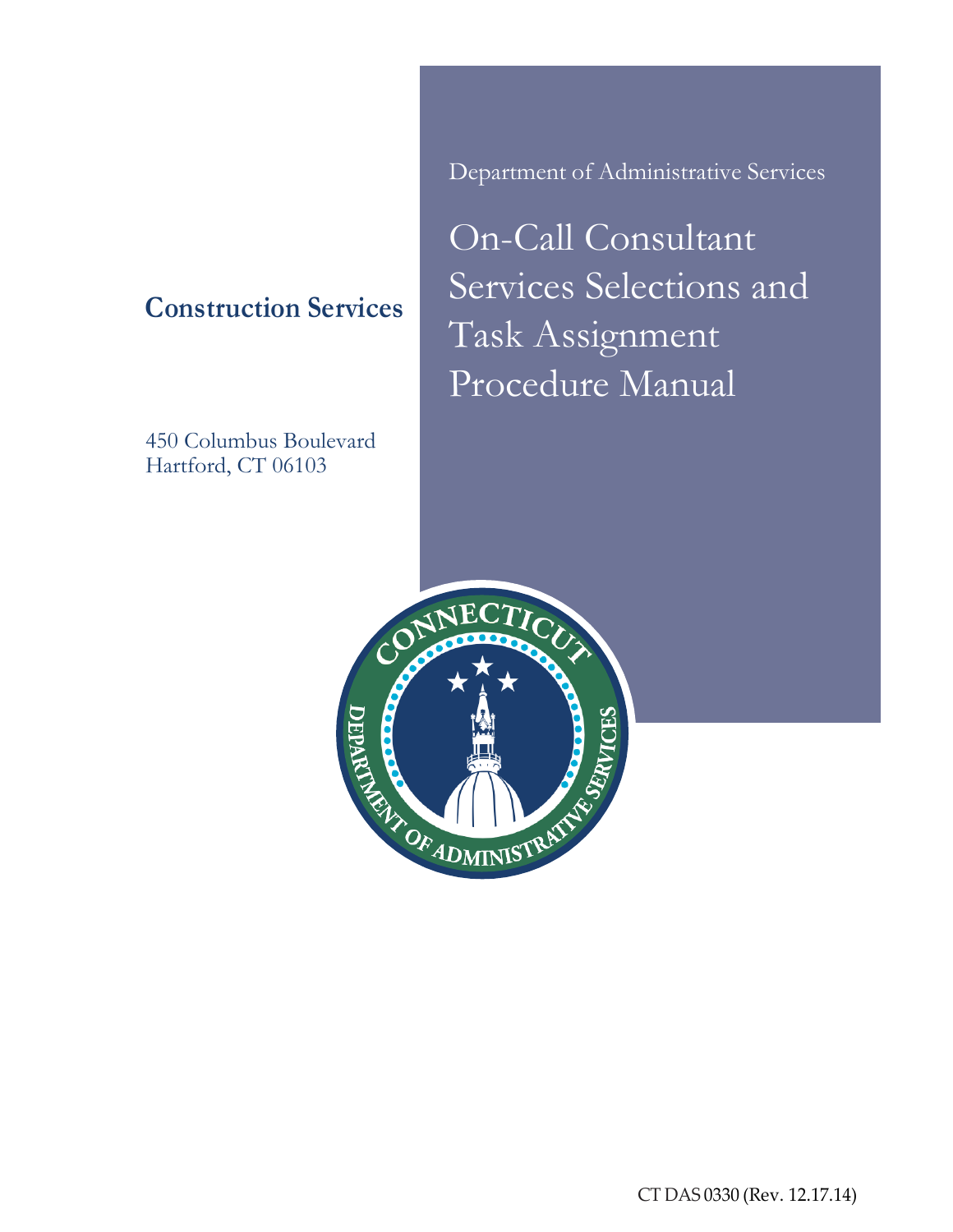

**Page 2 of 21**

|                       | 0330 - On-Call (O-C) Consultant Services Selections &<br><b>Task Assignment Procedure Manual</b>                                   |                |
|-----------------------|------------------------------------------------------------------------------------------------------------------------------------|----------------|
| <b>Section</b><br>No. | <b>Title</b>                                                                                                                       | Page<br>No.    |
| 1.0                   | Overview of O-C Consultant Services Selections For Capital Projects                                                                | 4              |
|                       | <b>Consultant Definition</b><br>1.1                                                                                                | 4              |
| 2.0                   | <b>Types of O-C Consultant Services Contracts</b>                                                                                  | 4              |
| 3.0                   | <b>Periodic Review Of O-C Consultant Services Contracts</b>                                                                        | $5\phantom{1}$ |
| 4.0                   | O-C Consultant Services Selections and O-C Contract Task Assignments - Procedure Flow<br>Chart                                     | 6              |
| 5.0                   | Preparing the RFQ Composite Legal Notice and RFQ Web Advertisement                                                                 | 7              |
|                       | 5.1<br><b>RFQ Composite Legal Notice</b>                                                                                           | 7              |
|                       | 5.2<br><b>RFQ Web Advertisement</b>                                                                                                | 8              |
| 6.0                   | <b>QBS Submittal Booklet Requirements</b>                                                                                          | 8              |
|                       | 6.1<br>Example of the QBS Submittal Booklet Requirements For On-Call CT Licensed<br>Architect / Engineer (A/E) Consultant Services | 8              |
|                       | 6.2<br><b>Reasons For A Deficient Submittal Designation</b>                                                                        | 9              |
|                       | 6.3<br><b>Reasons For An Ineligibility Designation</b>                                                                             | 9              |
| 7.0                   | Assignment of OC Selection Panel Members Responsibilities                                                                          | 9              |
| 8.0                   | <b>Collection Of Consultants Past Performance Data For Selection</b>                                                               | 10             |
|                       | 8.1<br><b>Consultant Performance Evaluations</b>                                                                                   | 10             |
|                       | <b>Phone References</b><br>8.2                                                                                                     | 10             |
| 9.0                   | <b>Mandatory Selection Panel Meeting</b>                                                                                           | 10             |
|                       | <b>Selection Panel Member Tasks</b><br>9.1                                                                                         | 11             |
|                       | <b>Conclusion Of Each Individual On-Call Consultant Selection Evaluation and Rating</b><br>9.2                                     | 12             |
|                       | <b>Conclusion Of All On-Call Consultants Selection Evaluations and Ratings</b><br>9.3                                              | 13             |
| 10.0                  | <b>Computing Final Selection Rating Scores</b>                                                                                     | 14             |
|                       | 10.1<br><b>CT Code Expertise, Micro Business, &amp; MBE Certification</b>                                                          | 14             |
|                       | 10.2<br><b>Tasks for Computing Final Selection Rating Scores</b>                                                                   | 15             |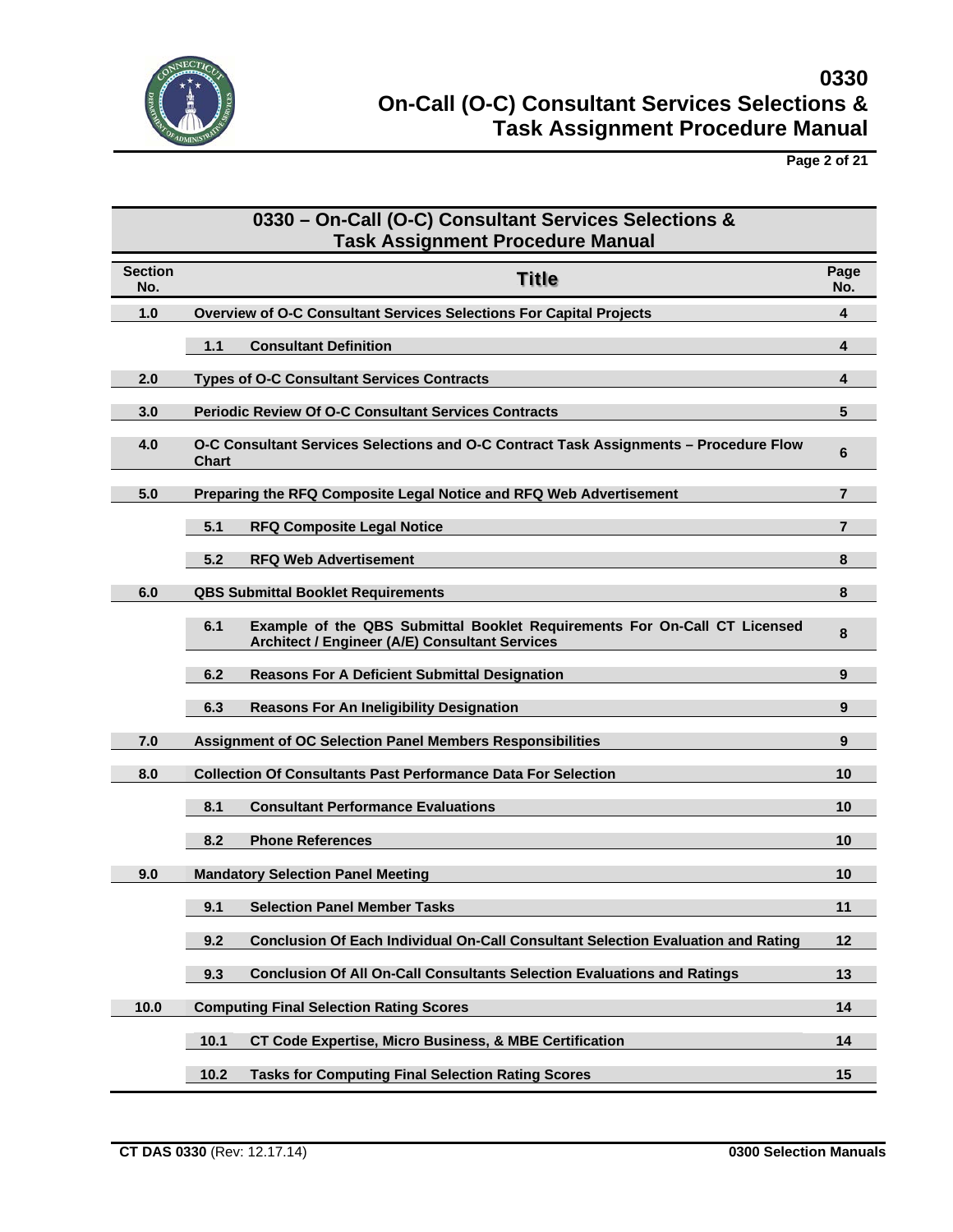

**Page 3 of 21**

|                       | 0330 - On-Call (O-C) Consultant Services Selections &<br><b>Task Assignment Procedure Manual</b> |             |
|-----------------------|--------------------------------------------------------------------------------------------------|-------------|
| <b>Section</b><br>No. | <b>Title</b>                                                                                     | Page<br>No. |
| 11.0                  | <b>Preparation of Selection Recommendation</b>                                                   | 16          |
|                       | 11.1<br><b>Conditional Selection</b>                                                             | 16          |
|                       | 11.2<br><b>Selection Results Notification</b>                                                    | 16          |
| 12.0                  | <b>Selection Documents Filing Protocol</b>                                                       | 16          |
| 13.0                  | <b>On-Call Consultant Services Contract Awards</b>                                               | 17          |
|                       | 13.1<br><b>Supplemental Contract Requirements</b>                                                | 17          |
|                       | 13.2<br><b>On-Call Contract Award</b>                                                            | 17          |
|                       | <b>Debriefing of Firms Not Selected</b><br>13.3                                                  | 17          |
| 14.0                  | <b>On-Call Consultant Services Contract Task Assignment</b>                                      | 17          |
|                       | 14.1<br><b>Request Selection of On-Call Consultant</b>                                           | 17          |
|                       | 14.2<br>Scope Meeting, Fee Negotiation, and Task Letter                                          | 17          |
|                       | <b>APPENDIX A - Descriptions of On-Call Consultants Contracts</b>                                | 19          |

*END Table of Contents 0330 – On-Call (O-C) Consultant Services Selections & Task Assignment Procedure Manual*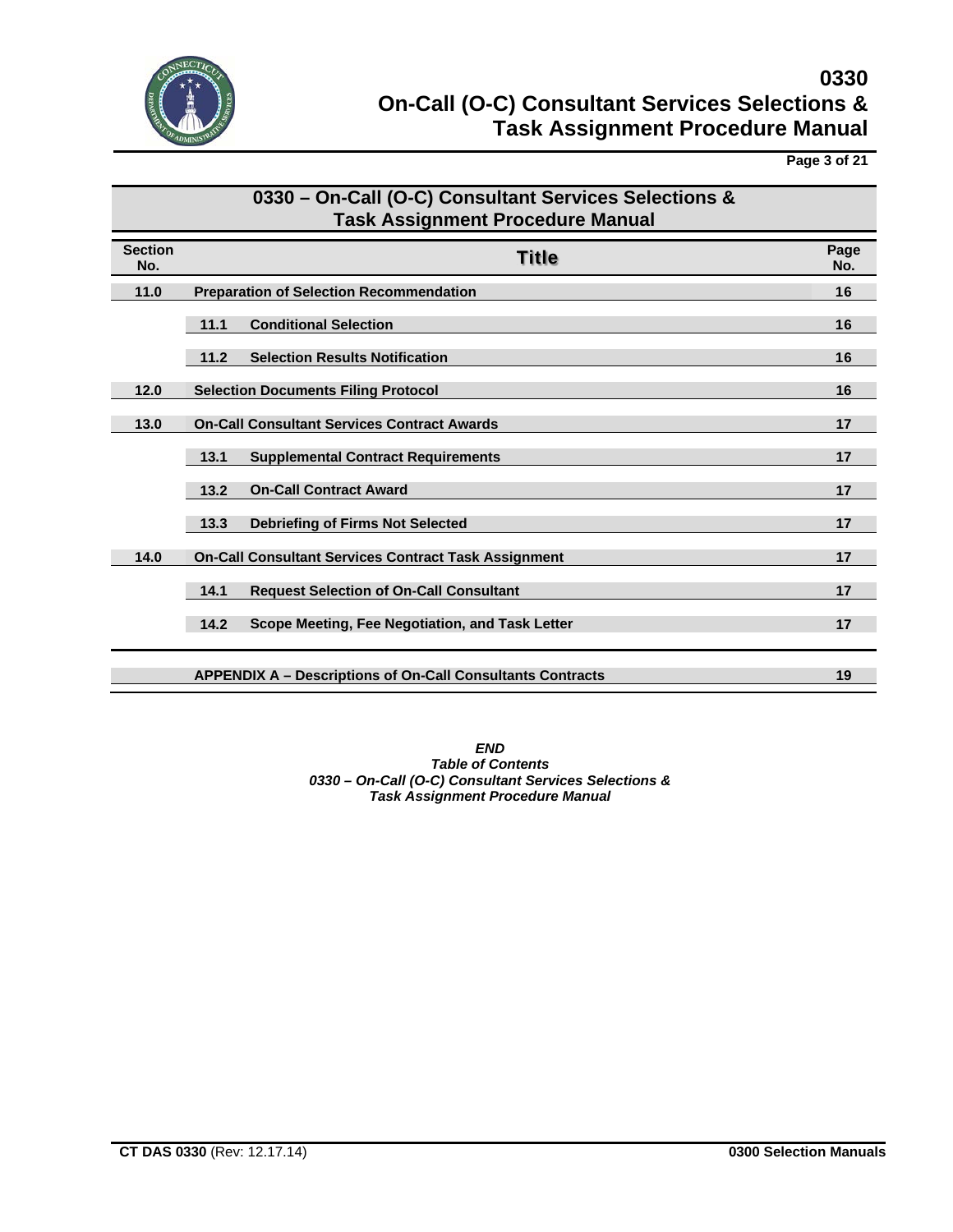

### **Page 4 of 21**

## **1.0 Overview of O-C Consultant Services Selections For Capital Projects:**

In accordance with Connecticut General Statutes **(CGS) §4b-51(d)** the Connecticut Department of Administrative Services (CT DAS) Commissioner may establish an On-Call (O-C) Consultant Services Selection List to provide consultant services **not** to exceed a designated Maximum Fee. The CT DAS Commissioner may enter into an O-C Consultant Services Contract with any selected consultant to perform a range of consultant services or to perform a range of tasks pursuant to a Task Letter detailing services to be performed under such O-C Consultant Services Contract. The maximum total fees for Task Assignments, for each individual O -C Consultant Services Contract, shall **not** exceed the designated Maximum Fee of the O-C Consultant Services Contract.

#### **1.1 Consultant Definition (CGS §4b-55):**

*"Consultant means (1) any architect, professional engineer, landscape architect, land surveyor, accountant, interior designer, environmental professional or construction administrator, who is registered or licensed to practice such person's profession in accordance with the applicable provisions of the general statutes, or (2) any planner or financial specialist".*

#### **2.0 Types of O-C Consultant Services Contracts:**

The O-C Consultant Services Contracts are for various types of consultant services with a set maximum total contract Fee. The O-C Consultant Services Contracts are implemented by the assignment of O-C Contract Tasks to each contract. The O-C Consultant Services Contract Task Letter(s) specify a specific scope of work, fee, and duration of time for a defined Task.

| <b>Examples of Types of O-C Consultant Services Contracts:</b> |                                                                               |                                                                       |
|----------------------------------------------------------------|-------------------------------------------------------------------------------|-----------------------------------------------------------------------|
| <b>Consultant Services Contracts</b>                           | Number of O-C<br><b>Contracts</b><br>Per Type Of<br><b>Consultant Service</b> | <b>Maximum Fees per</b><br><b>O-C Consultant Services</b><br>Contract |
| Architects (Including Interior Design)                         | 8                                                                             | \$500,000                                                             |
| Civil Engineers                                                | 4                                                                             | \$500,000                                                             |
| <b>Claims Analyst</b>                                          | 4                                                                             | \$1,000,000                                                           |
| <b>Claims Auditor</b>                                          | 4                                                                             | \$300,000                                                             |
| <b>Construction Administration</b>                             | 4                                                                             | \$500,000                                                             |
| <b>Energy Consultants</b>                                      | 6                                                                             | \$500,000                                                             |
| <b>Environmental General</b>                                   | 4                                                                             | \$300,000                                                             |
| Environmental NEPA/CEPA                                        | 3                                                                             | \$300,000                                                             |
| Hazardous Materials Abatement                                  | 4                                                                             | \$500,000                                                             |
| General Engineering Multi-Discipline                           | 6                                                                             | \$500,000                                                             |
| Mechanical, Electrical & Plumbing                              | 6                                                                             | \$500,000                                                             |
| <b>Roofing Consultants</b>                                     | 5                                                                             | \$500,000                                                             |
| <b>Scheduling and Cost Consultants</b>                         | 3                                                                             | \$300,000                                                             |
| Structural & Threshold Engineering                             | 4                                                                             | \$500,000                                                             |
| Telecommunications                                             | 3                                                                             | \$300,000                                                             |
| Vehicular Parking                                              | 4                                                                             | \$300,000                                                             |
| <sup>1</sup> MBE Architect - Capital Projects                  | 4                                                                             | \$300,000                                                             |
| <b>MBE Civil Engineering - Capital Projects</b>                | 4                                                                             | \$300,000                                                             |
|                                                                |                                                                               |                                                                       |

**1MBE Architect & MBE Civil Engineering Capitol Projects Contracts** are two (2) new categories of On-Call Contracts created by CT DAS/DCS.

**On-Call MBE Architect & MBE Civil Engineering Capitol Projects Contracts** have been reserved by CT DAS/DCS for participation by firms that are certified as a Minority Business Enterprise (MBE) through the Connecticut Department of Administrative Services. Firms are required to provide a copy of its current MBE Certification behind the Division 6 -"Additional Criteria Considerations & MBE Certification" Tab of their QBS Submittal Booklet. Any Firm's QBS Submittal Booklet that does not contain a copy of their current MBE Certification shall be rejected. (See *1212 QBS Submittal Booklet Requirements*).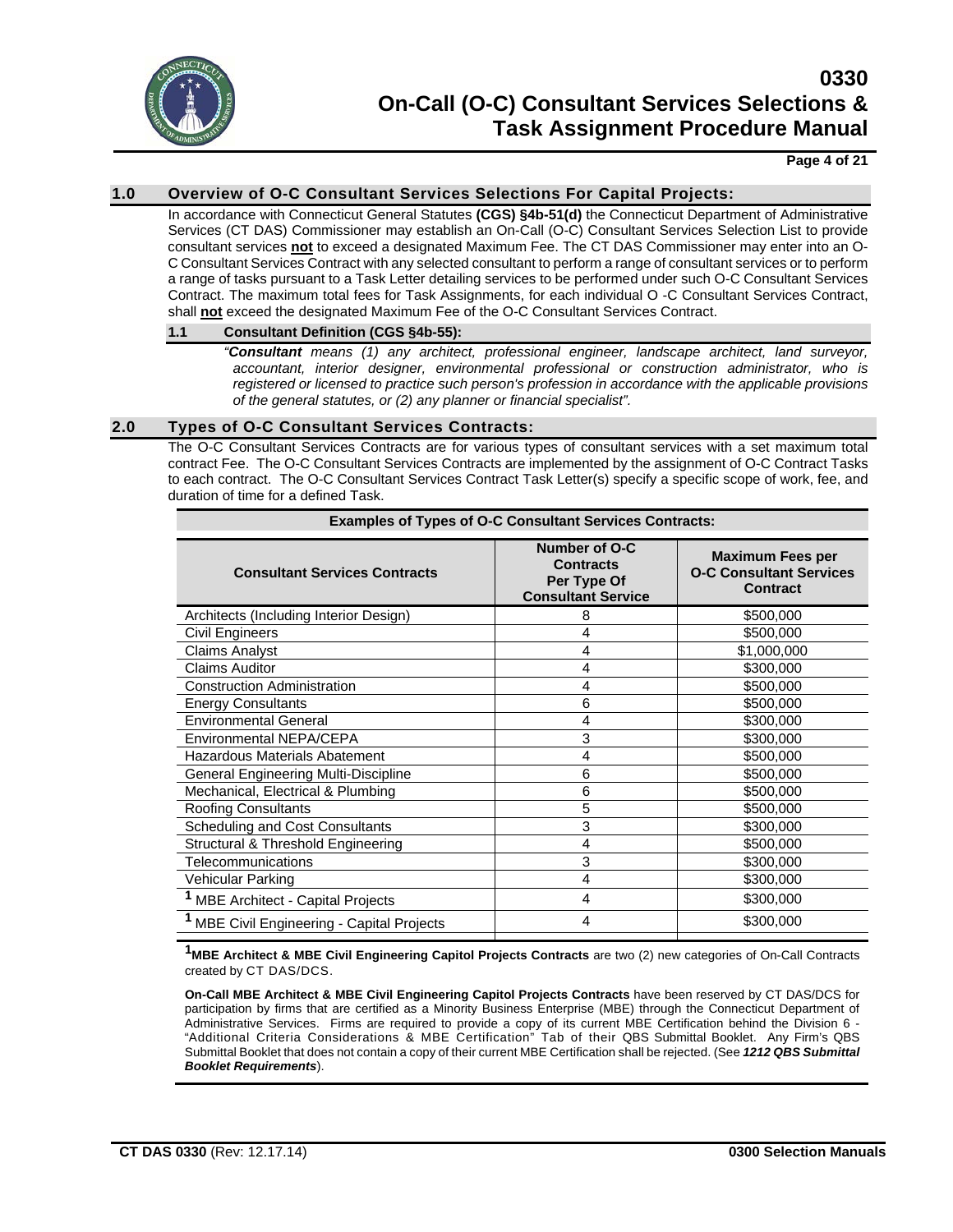

## **Page 5 of 21**

## **3.0 Periodic Review of O-C Consultant Services Contracts:**

The CT Division of Construction Services (CT DCS) Chief Engineer, Chief Architect and the Process Management Unit shall periodically convene meetings of the **O-C Consulting Services Contract Committee** to: (a) review the existing On-Call Consultant Services List and determine the language to be included in the various O-C Consultant Services Contracts, (b) determine the need for new types of O-C Consultant Services Contracts, and (c) determine the language to be included in the various types of *RFQ Web Advertisement For On-Call Consultant Services (1300, 1301, 1302)* and as follows:

#### **O-C Consultant Services Contract Committee Meeting Agenda**

#### **Review Existing O-C Consultant Services Contracts**

- **1.0** The Chief Engineer, Chief Architect, and the Process Management Unit shall review each of the existing O-C Consultant Services Contract "templates" for the various types of O-C Consultant Services Contracts and determine if they need to be renewed as is, revised, or discontinued.
	- **1.1 Contract Review:** Prior to the expiration an existing O-C Consultant Services Contract, the committee shall review the contract language and (a) revise the language, (b) renew the contract as is, or (c) discontinue the contract. .
	- **1.2 Contract Renewal:** When the contract language is revised, then the specific, revised O-C Consultant Services Contract "template" shall be submitted to the Connecticut Attorney General Office for review and approval.
	- **1.3 RFQ Web Advertisement:** When the contract language for a specific O-C Consultant Services Contract is revised then the RFQ Web Advertisement for the revised contract must be revised including any adjustments to Standard Rating Points for the Selection Criteria Categories if necessary. (See the Selection Point Tables below).

#### **New O-C Consultant Services Contracts**

- **2.0** The Chief Engineer, Chief Architect, and the Process Management Unit shall determine if there is a need for any new type of O-C Consultant Services Contract.
	- **2.1 Consultant Services Review:** When a need for a new O-C Consultant Services Contract is identified then the Process Management Unit t shall review the consultant services required and write a new O-C Consultant Services Contract.
	- **2.2 New Contract:** When a new O-C Consultant Services Contract is created it shall be submitted to the Connecticut Attorney General Office for review and approval.
	- **2.3 RFQ Web Advertisement:** When a new O-C Consultant Services Contract is created then the Committee shall create a new RFQ Web Advertisement For On-Call Consultant Services for the new contract and make adjustments to Standard Rating Points for the Selection Criteria Categories if necessary. (See the Selection Point Tables below).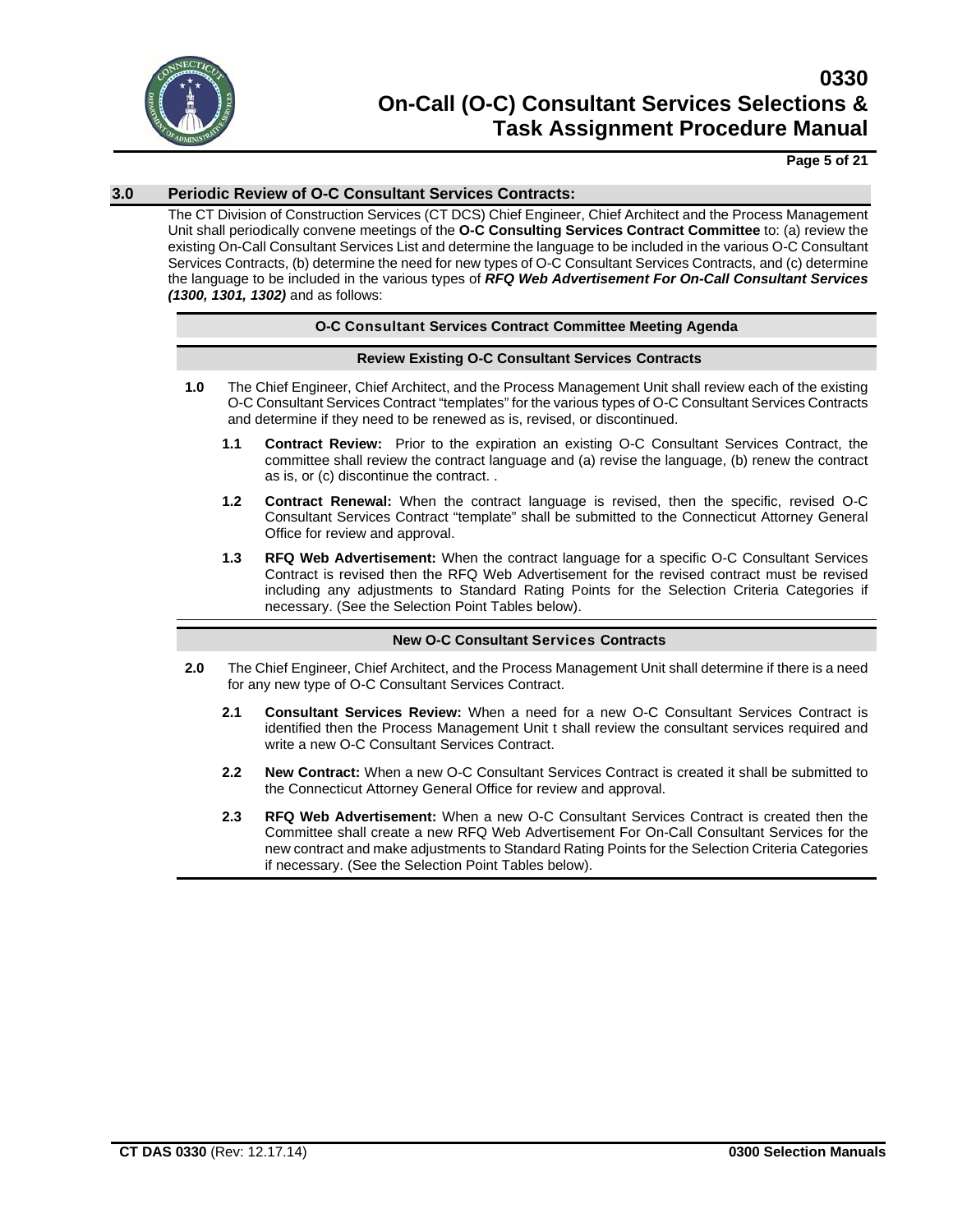

**Page 6 of 21**

## **4.0 O-C Consultant Services Selections and O-C Contract Task Assignments - Procedure Flow Chart:**

| "RFQ Web Advertisement" and "RFQ Composite Legal Notice"                                                                  |
|---------------------------------------------------------------------------------------------------------------------------|
| "RFQ Composite Legal Notice" in Newspaper                                                                                 |
| Post "RFQ Web Advertisement" and "RFQ Composite Legal Notice" on DCS<br><b>Website &amp; DAS State Contracting Portal</b> |
| <b>Receive QBS Submittal Booklets</b>                                                                                     |
| Review QBS submittal Booklets: Reasons for Deficient Submittal Designation                                                |
| Review QBS submittal Booklets: Reasons for an Ineligibility Determination                                                 |
| Assign Selection Panel Members to On-Call Selection Panel                                                                 |
| <b>Collect Firms Past Performance Data</b>                                                                                |
| <b>Review Selection Panel Member Responsibilities</b>                                                                     |
| <b>Conduct On-Call Selections by Selection Panel Members</b>                                                              |
| <b>Compute Final Selection Rating Scores</b>                                                                              |
| <b>Prepare Selection Recommendations</b>                                                                                  |
| Prepare Conditional Selection Letters to be signed by DCS Commissioner                                                    |
| Distribute Selection Results Notification to Selected and Not-Selected Firms                                              |
| Obtain "QBS Records Checklist" from the DCS Project Manager                                                               |
| <b>Distribute O-C Consultant Services Contract Awards</b>                                                                 |
| <b>Debrief-Firms Not Selected</b>                                                                                         |
| Request Selection of O-C Consultant for Task Assignment                                                                   |
| Perform O-C Contract Task Scope Meeting, Fee Negotiation, and O-C Task Letter                                             |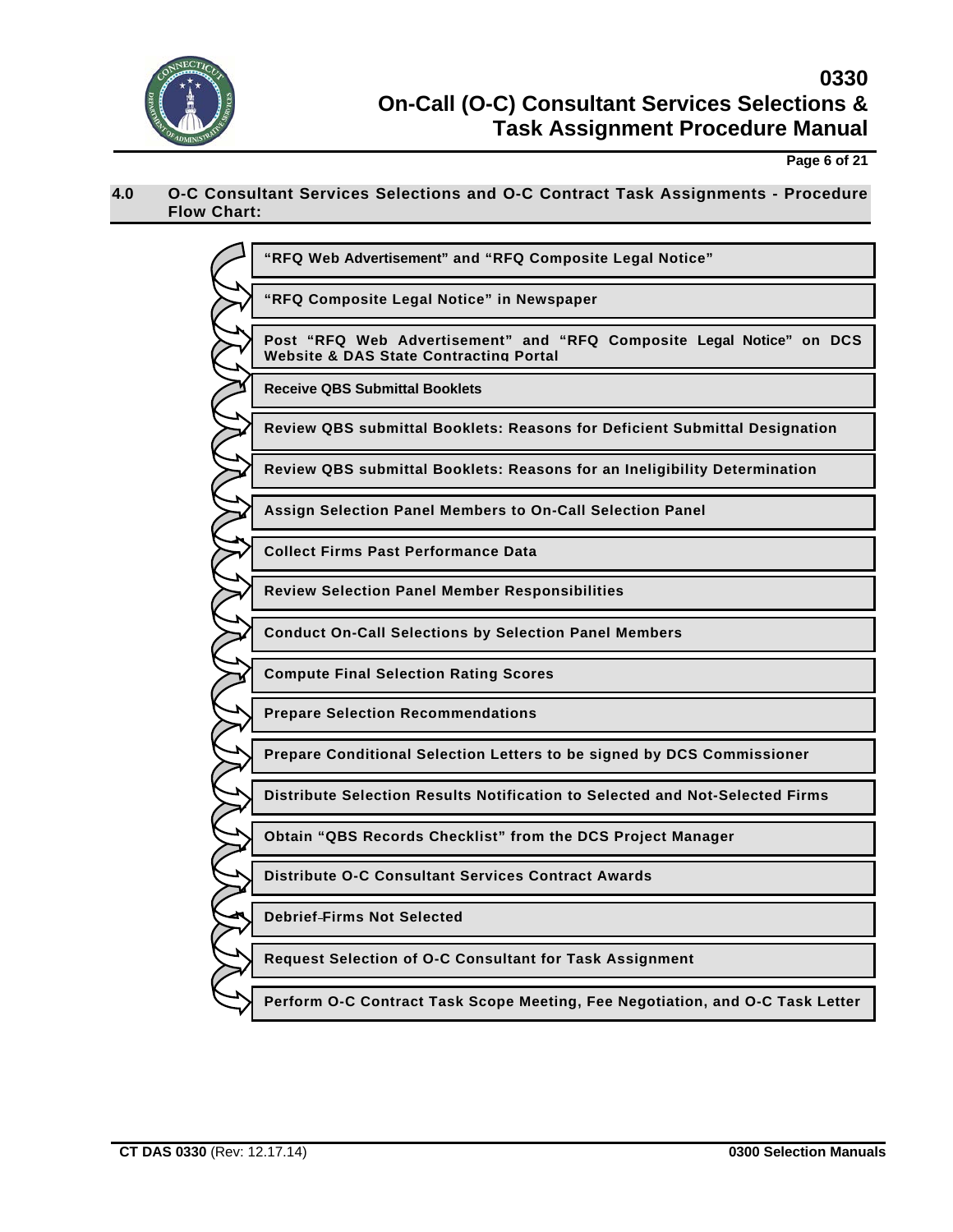

## **Page 7 of 21**

## **5.0 Preparing the RFQ Composite Legal Notice and RFQ Web Advertisement:**

As described above, the CT DCS Process Management Unit shall periodically perform a status review of O-C Consultant Service Contracts and update and redefine specific contract information, as necessary. In addition, the CT DCS Process Management Unit - shall prepare the *RFQ Composite Legal Notice (1202)* and the various types of *RFQ Web Advertisement For On-Call Consultant Services (1300, 1301, 1302)* as follows:

|             | Preparation Tasks for the RFQ Composite Legal Notice and RFQ Web Advertisement                                                                                                                                                                                                                                                                                       |
|-------------|----------------------------------------------------------------------------------------------------------------------------------------------------------------------------------------------------------------------------------------------------------------------------------------------------------------------------------------------------------------------|
| <b>Task</b> | <b>Task</b>                                                                                                                                                                                                                                                                                                                                                          |
| 1.          | The Chief Engineer or Chief Architect shall direct the Process Management Unit to prepare the<br>applicable types of RFQ Web Advertisement(s) for On-Call Consultant Services (1300, 1301, 1302)<br>and the RFQ Composite Legal Notice (1202) for the specific On-Call Contract(s).                                                                                  |
| 2.          | The Process Management Unit shall complete the RFQ Web Advertisement(s) for On-Call Consultant<br>Services (1300, 1301, 1302) and the RFQ Composite Legal Notice (1202) for the specific On-Call<br>Contract(s) and submit them to the Chief Engineer or Chief Architect for review and approval.                                                                    |
| 3.          | Upon review and approval of the RFQ Web Advertisement(s) for On-Call Consultant Services (1300,<br>1301, 1302) and the RFQ Composite Legal Notice (1202) for the specific On-Call Contract(s), the<br>Process Management Unit shall transmit these documents via the RFQ Transmittal to Commissioner<br>(1203) to the CT DAS Commissioner for an approval signature. |
| 4.          | The Process Management Unit shall then request a Purchase Order Number from CT DAS Procurement<br>in order to submit the RFQ Composite Legal Notice (1202) to "one or more newspapers having a<br>circulation in each county in the state ". See RFQ Composite Legal Notice Instructions (1202.1).                                                                   |
| 5.          | The Process Management Unit shall post the completed RFQ Web Advertisement(s) for On-Call<br>Consultant Services (1300, 1301, 1302) and RFQ Composite Legal Notice (1202) on the CT DCS<br>Website and the CT DAS State Contracting Portal.                                                                                                                          |

#### **5.1 RFQ Composite Legal Notice:**

The *RFQ Composite Legal Notice (1202)* shall be submitted for publication in one or more newspapers having a circulation in each county in the state (see "**Legal Notice (Newspaper) Statutory Requirements"** below).

### **Legal Notice (Newspaper) Statutory Requirements**

In accordance with **CSG § 4b-57**: "Whenever consultant services are required by the CT DAS Commissioner in fulfilling his responsibilities under section **CSG §4b-1**, and in the case of each project, the CT DAS Commissioner shall invite responses from such Consultants by advertisements inserted at least once in one or more newspapers having a circulation in each county in the state. The CT DAS Commissioner shall prescribe, by regulations adopted in accordance with chapter 54, the advance notice required for, the manner of submission, and conditions and requirements of, such responses."

The *RFQ Composite Legal Notice (1202)* shall contain instructions on how to access the *QBS Submittal Requirements* from the CT DCS Website and **the deadline** for QBS Submittals. Any Consultant's QBS Submittal Booklets (and QBS submittal material such as required supplements, attachments, etc.) received after the scheduled deadline may result in the Consultant's submittal being deemed deficient for this contract and their QBS submittal material may not be considered for this contract and may be returned to the Consultant. The Consultant may receive a *QBS Deficient Submittal Letter (1221),* as described in Section 6.2 below.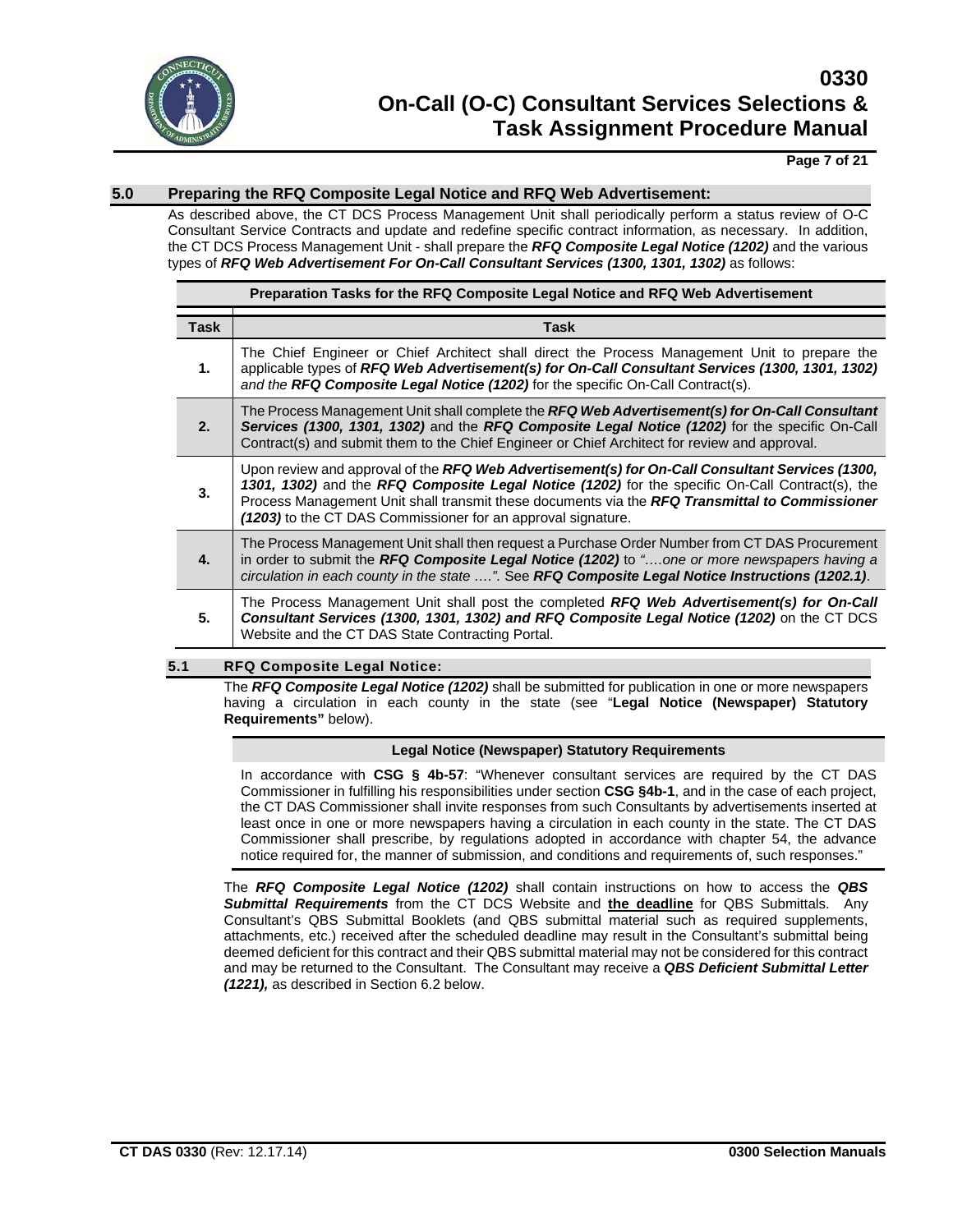

## **Page 8 of 21**

## **5.2 RFQ Web Advertisement:**

In accordance with Governor Rell's Executive Order No. 3 (12-15-04, see below), the CT DCS *RFQ Advertising Publication Standards (1205)* and the *RFQ Web Advertisement(s) for On-Call Consultant Services (1300, 1301, 1302)* shall be posted on the CT DAS "State Contracting Portal" and the CT DCS Website (see "Doing Business with CT DCS/Requests for Qualifications/On-Call Consultant Services"). The *RFQ Composite Legal Notice (1202)* shall also be posted on the State Contracting Portal and CT DCS Website.

#### **Governor Rell's Executive Order No. 3 (December 15, 2004)**

In accordance with **Governor Rell's Executive Order No. 3**: "(1) The Department of Administrative Services shall establish and maintain a single electronic portal available on the World Wide Web and located on the Department of Administrative Services' website (the "State Contracting Portal") for purposes of posting all contracting opportunities with state agencies in the executive branch and all higher education agencies and institutions."

The *RFQ Web Advertisement(s) for On-Call Consultant Services (1300, 1301, 1302)* shall contain detailed Contract and Project information. Any Consultant's QBS Submittal Booklets (and QBS submittal material such as required supplements, attachments, etc.) that do not contain all of required information or are not submitted in the specified format at the designated location by the deadline may result in the Consultant's submittal being deemed deficient for this contract. Their QBS submittal material may not be considered for this contract and may be returned to the Consultant. The Consultant may receive a *QBS Deficient Submittal Letter (1221),* as described in Section 6.2 below.

## **6.0 QBS Submittal Booklet Requirements:**

The type of QBS Submittal Booklet required to be submitted for an O-C Consultant Services Selection is dependent on the type of O-C Consultant Service needed. Interested consultants shall send their QBS Submittal Booklets to the CT DCS Process Management Unit as specified in the *RFQ Web Advertisement(s) for On-Call Consultant Services (1300, 1301, 1302),* and as stated in the *QBS Submittal Booklet Requirements (1212)* (as applicable to the type of O-C Consultant Services Contract).

Each consultant must comply with all submittal requirements, as described in the *RFQ Composite Legal Notice (1202)*, *RFQ Web Advertisement(s) for On-Call Consultant Services (1300, 1301, 1302),* and the *QBS Submittal Booklet Requirements (1212)* (as applicable to the type of O-C Consultant Services Contract).

#### **6.1 Example of the QBS Submittal Booklet Requirements For On-Call CT Licensed Architect / Engineer (A/E) Consultant Services:**

The QBS Submittal Booklet Requirements for O-C CT Licensed A/E Consultants shall include, but not be limited to, the following:

|                 | Example:<br><b>QBS Submittal Booklet Requirements</b><br>For<br><b>On-Call CT Licensed</b><br>Architect / Engineer (A/E) Consultant Services |                                      |
|-----------------|----------------------------------------------------------------------------------------------------------------------------------------------|--------------------------------------|
| <b>Division</b> | <b>Division Title</b>                                                                                                                        | <b>CT DCS Document Name</b>          |
|                 | Table of Contents                                                                                                                            | (consultant to provide)              |
| 2               | Letter of Interest                                                                                                                           | (consultant to provide)              |
| 3               | <b>QBS Email Registration</b>                                                                                                                | <b>QBS Email Registration (1211)</b> |
| 4               | Credentials and Insurance Requirements                                                                                                       | (consultant to sign & provide)       |
| 5               | <b>Affidavits &amp; Certifications Requirements</b>                                                                                          | (consultant to sign & provide)       |
| 6               | Additional Criteria Considerations & MBE<br>Certification                                                                                    | (consultant to provide)              |
|                 | CT 330 Part I                                                                                                                                | CT330 Part I (1213)                  |
| 8               | CT 330 Part II                                                                                                                               | CT330 Part II (1214)                 |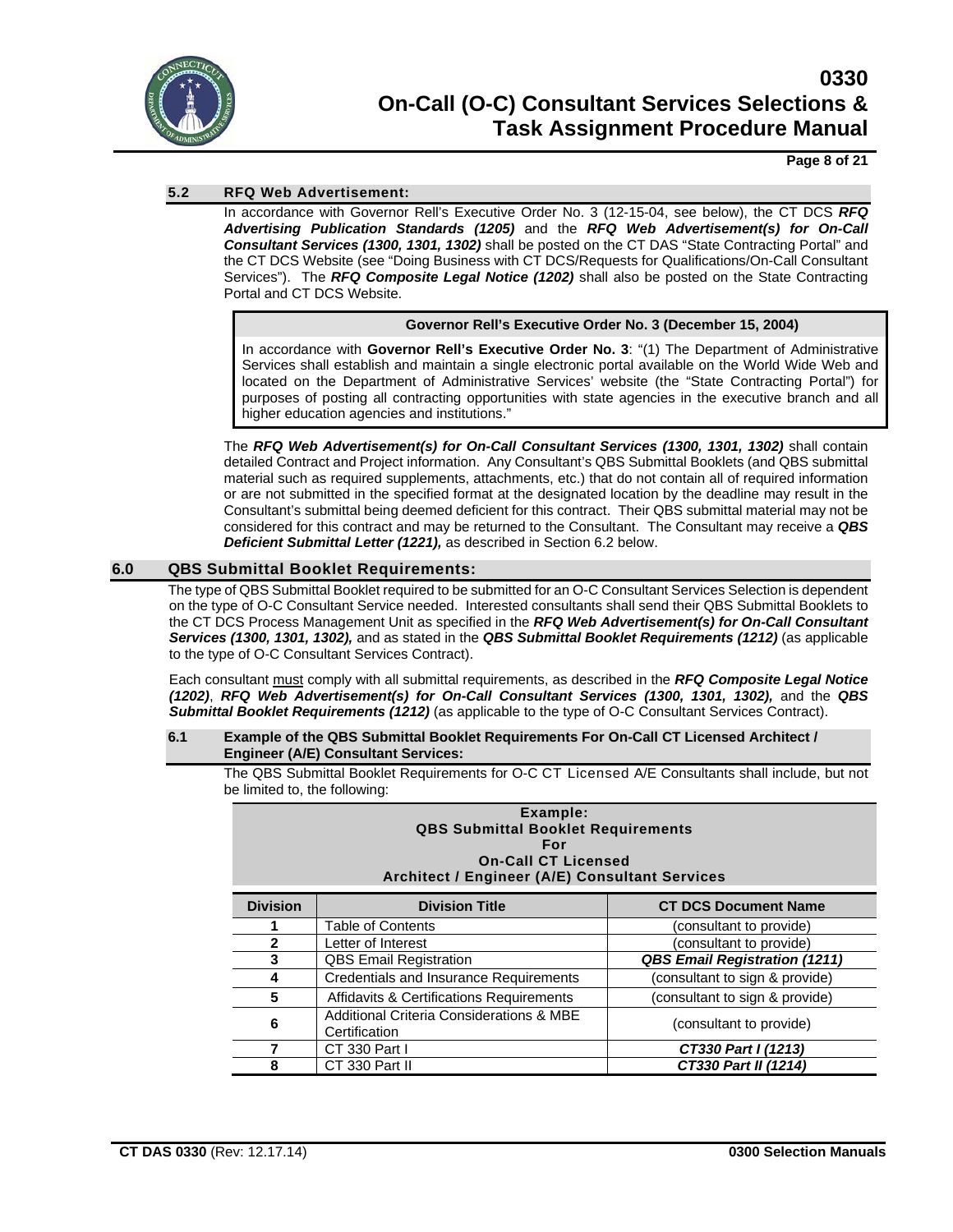

**Page 9 of 21**

### **6.2 Reasons for a Deficient Submittal Designation:**

All QBS Submittal Booklets shall be reviewed by the CT DCS Process Management Unit staff for compliance with the *RFQ Web Advertisement(s) for On-Call Consultant Services (1300, 1301, 1302)* and *QBS Submittal Booklet Requirements (1212)* (as applicable to the type of O-C Consultant Services Consultant). All QBS Submittal Booklets must be submitted at the designated location by the deadline.

**6.2.1** Consultants who fail to submit the QBS Submittal Booklets with all of required information or do not submit this information in the specified format at the designated location by the deadline may be deemed a "Deficient Submittal" for this contract and receive a *QBS Deficient Submittal Letter (1221).*The reasons include but are not limited to the following:

| <b>Reasons For A Deficient QBS Submittal Designation</b>                       |
|--------------------------------------------------------------------------------|
| <b>QBS Submittal Booklet Late Submission.</b>                                  |
| <b>QBS Submittal Booklet Format Deficiency.</b>                                |
| QBS Submittal Booklet Deficiency in Division(s) 1, 2, 3, 4, 5, 6, 7, and/or 8. |
| No QBS Submittal Booklet.                                                      |

**Note:**

QBS Submittal Booklets and submittal material can be deemed a "Deficient Submittal" at any point during the QBS Selection procedure.

#### **6.3 Reasons For An Ineligibility Designation:**

The reasons a Consultant may be deemed "Ineligible" for a specific project include, but are not limited to, the following:

| <b>Reasons For An Ineligibility Designation (As applicable):</b>                                |
|-------------------------------------------------------------------------------------------------|
| Consultant currently holds (2) Major or Minor Capital Project Consultant contracts with CT DCS. |
| Consultant is not properly licensed in the State.                                               |
| Consultant is not properly insured.                                                             |
| Consultant has been disqualified.                                                               |

#### **6.3.1** Consultants deemed "Ineligible" shall receive a *QBS Not Eligible Letter (1222).*

**Note:**

A Consultant can be found not eligible at any point during the QBS Selection Procedure.

## **7.0 Assignment of OC Selection Panel Members Responsibilities:**

In accordance with **CGS §4b-56(b),** there shall be established within the CT DCS Selection Panels which shall consist of three (3) members appointed by the CT DAS Commissioner and shall serve only for deliberations involving the On-Call Consultant Services Selection Panel for which such members are appointed, and shall be current or retired employees of CT DCS.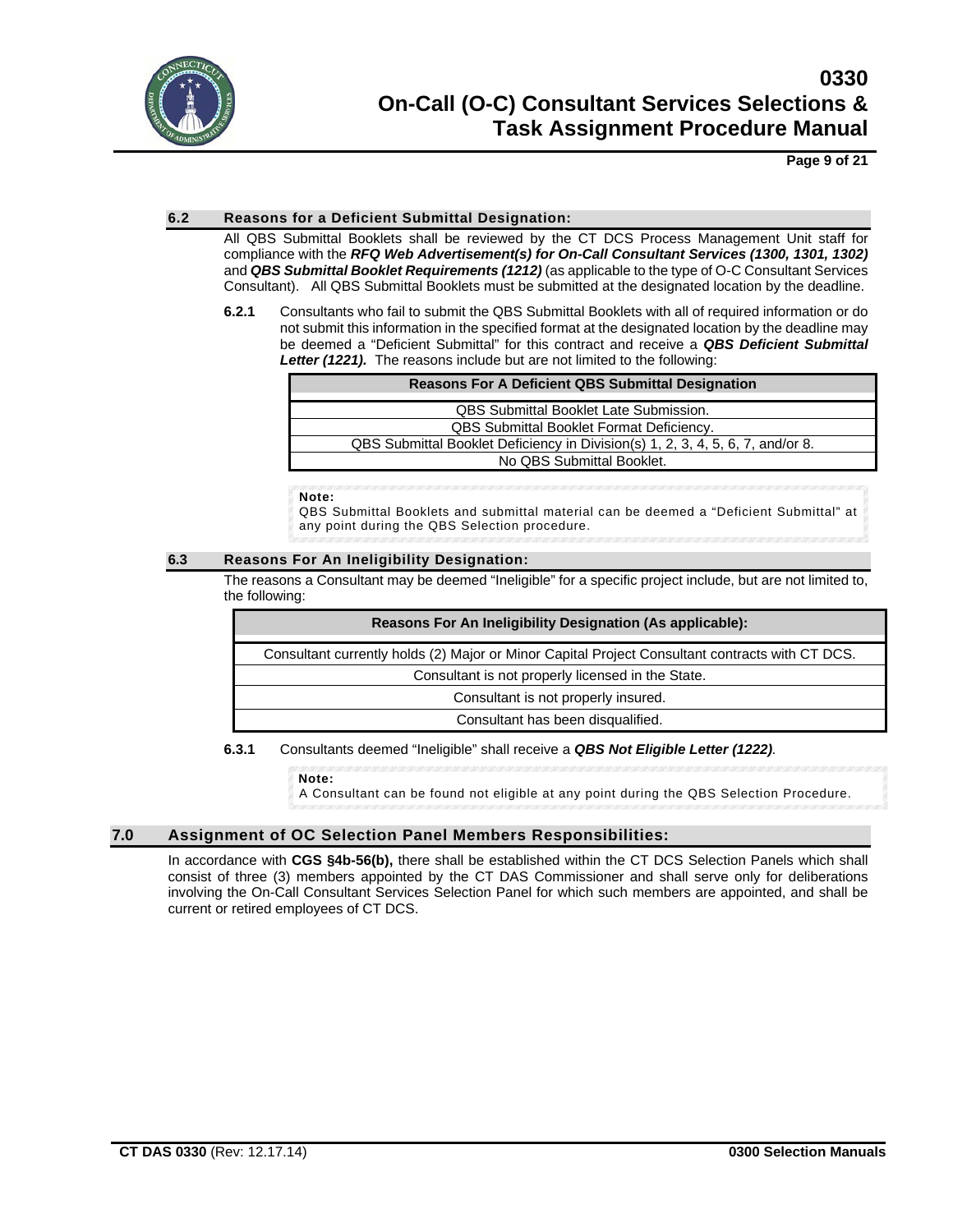

#### **Page 10 of 21**

### **8.0 Collection Of Consultant's Past Performance Data For Selection:**

The CT DCS Process Management Unit is responsible for collecting all Consultant's Past Performance Data for consideration at the Selection Meeting (and at the Interview if it is determined that an Interview is required for the Selection of a Consultant) for this Contract as follows:

#### **8.1 Consultant Performance Evaluations**

The Process Management Unit shall collect all existing CT DCS *Consultant Performance Evaluations* of all Consultants (as applicable) from the CT DCS Consultant Performance Evaluation Files.

#### **Note:**

• The CT DCS Process Management Unit staff Member shall deliver the *Consultant Performance Evaluations* to the CT DCS Selection Chair for review by the Selection Panel.

#### **8.2 Phone References:**

The Process Management Unit shall collect all existing CT DCS *Selection Panelist Phone Reference Forms* for all Consultants from the CT DCS Performance Evaluation Files that are less than two years old.

**8.2.1** For each Consultant that does not have any existing CT DCS *Selection Panelist Phone Reference Forms* on file in the CT DCS Performance Evaluation Files, **the Selection Chair**  shall facilitate the obtainment of two (2) phone references at least one (1) week prior to the selection in accordance with the *Selection Panelist Phone Reference Form (1255)*, for each Consultant. The focus of the phone reference checking will be on obtaining feedback on a limited list of critical indicator questions of a Consultant's performance using a structured telephone interview process.

#### **Notes:**

- Do **not** call new phone references for any Consultant that has existing CT DCS Phone References on file in the CT DCS Performance Evaluation Files for a project of similar size and scope or a similar consultant service unless the reference is than more than two years old.
- The CT DCS Process Management Unit staff Member shall deliver the **existing** phone references to the CT DCS Selection Chair for review by the Selection Panel.
- The CT DCS Selection Chair shall bring the **new** phone references to the Selection for review by the Selection Panel.
- All new **Selection Panelist Phone Reference Forms (1255)** shall be placed in the Consultant's CT DCS Performance Evaluation File Folder after the selection.

## **9.0 Mandatory Selection Panel Meeting:**

There will be a mandatory Selection Panel Meeting for all Selection Panel Members that will be coordinated and facilitated by a CT DCS Process Management Unit Staff Member. The CT DCS Process Management Unit Staff Member shall provide brief training on how to conduct the Selection of a Consultant for this O-C Consultant Services Contract, clarifying the format and the roles of attendees, as well as how to apply the *Selection Panelist Rating Sheet Guidelines for On-Call Consultant Services (1363.1)* (as applicable to the type of O-C Consultant Services Consultant) to objectively evaluate each Consultant. The CT DCS Selection Chair for the specific O-C Consultant Services Contract shall facilitate the Selection Panel Meeting with assistance from the CT DCS Process Management Unit to review the following items listed in Task No. 1. The CT DCS Selection Chair for the Selection leads all deliberations in accordance with the *Selection Chair Guidelines (1257)* (as applicable to the type of O-C Consultant Services Consultant)*.*

#### **NOTES:**

- The CT DCS Process Management Unit Staff Member will only serve as a facilitator for **Task No.1** of the Selection Panel meeting, and is not a voting member.
- The CT DCS Process Management Unit shall designate the Selection Panel Chair.
- If any member of the Selection Panel is absent from the Selection Panel Meeting they must complete their score sheet and submit it to the Process Management Unit as soon as possible.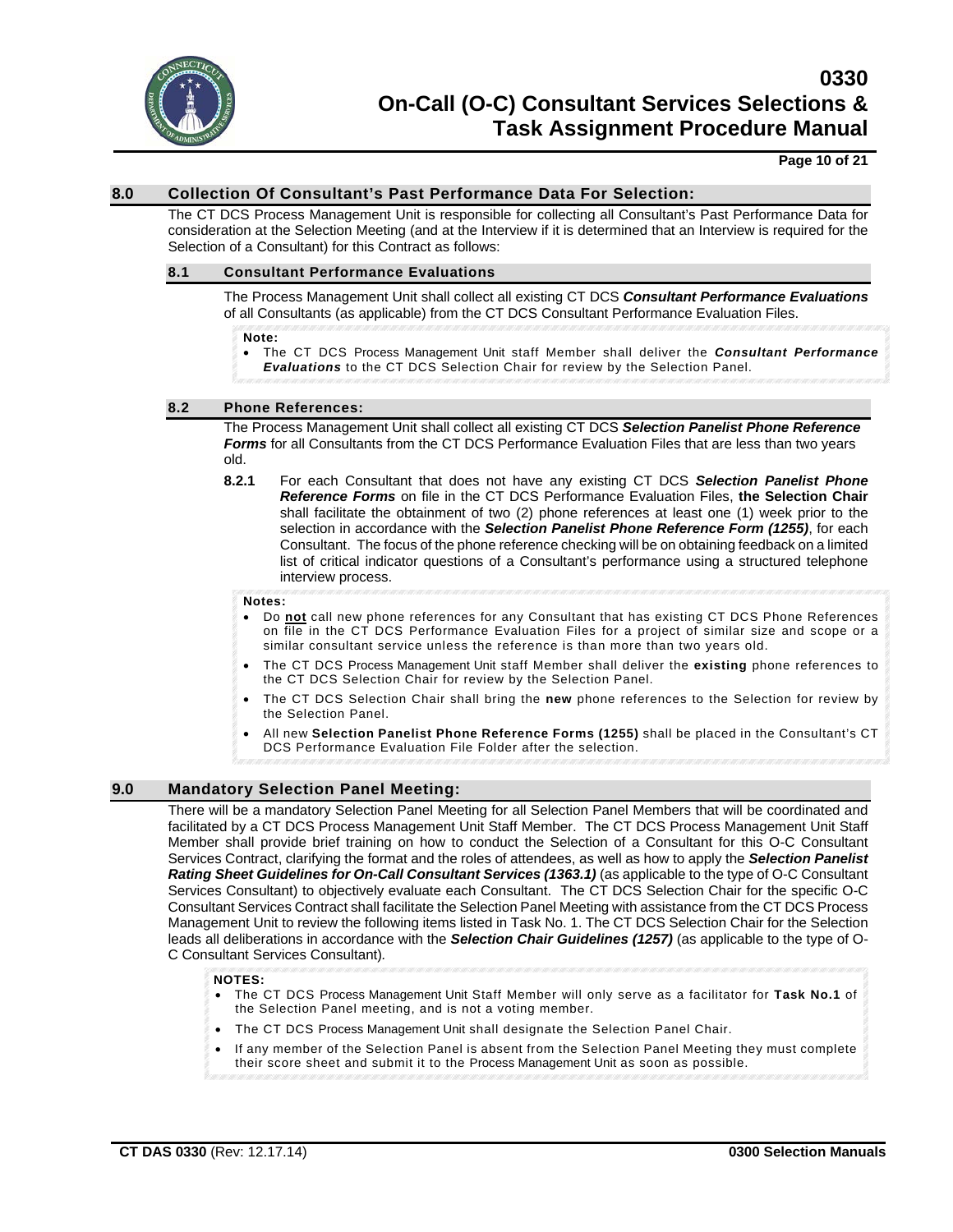

## **Page 11 of 21**

## **9.1 Selection Panel Member Tasks:**

At the mandatory Selection Panel Meeting, the Selection Panel Members shall complete the *Selection*  **Panelist Sign-In Sheet for On-Call Consultant Services (1334)** and give to the CT DCS Selection Chair. In addition, the Selection Panel Members shall have the responsibility to accomplish the following tasks:

|     | Task No. 1<br><b>Selection Panel Members Receive Overview Of The Following:</b>                                                                                                                                                          |
|-----|------------------------------------------------------------------------------------------------------------------------------------------------------------------------------------------------------------------------------------------|
| 1.0 | On-Call Consultant Services Specific Information (Overview by a CT DCS Process Management Unit<br>Staff Member).                                                                                                                         |
| 2.0 | Any Unique Or Technical Issues (Overview by a CT DCS Process Management Unit Staff Member<br>and/or Applicable Expert).                                                                                                                  |
| 3.0 | RFQ Web Advertisement (Overview by a CT DCS Process Management Unit Staff Member).                                                                                                                                                       |
| 4.0 | QBS Submittal Booklets (Overview by a CT DCS Process Management Unit Staff Member).                                                                                                                                                      |
| 5.0 | Selection Panelist Rating Sheet for On-Call Consultant Services (1363) for each On-Call<br>Consultant (as applicable to the type of O-C Consultant Services Consultant). (Overview by a CT DCS<br>Process Management Unit Staff Member). |
| 6.0 | Selection Panelist Rating Sheet Guidelines for On-Call Consultant Services (1363.1) (as<br>applicable to the type of O-C Consultant Services Consultant). (Overview by a CT DCS Process<br>Management Unit Staff Member).                |

#### **NOTES:**

The CT DCS Process Management Unit Staff Member must leave the Selection Panel Meeting after delivering the Selection documents and must not be present during **Task No. 2.**

| Task No. 2<br>Selection Panel Members Shall Review All Of The Following Selection Documents<br>for Each On-Call Consultant: |                                                     |
|-----------------------------------------------------------------------------------------------------------------------------|-----------------------------------------------------|
| 1.0                                                                                                                         | RFQ Web Advertisement.                              |
| 2.0                                                                                                                         | <b>QBS Submittal Booklets.</b>                      |
| 3.0                                                                                                                         | CT DCS Past Performance Evaluations (As available). |
| 4.0                                                                                                                         | Existing Phone References (As available).           |
| 5.0                                                                                                                         | New Phone References (As available).                |

### **NOTES:**

None of the above Selection documents shall be allowed to be removed from CT DCS for review at any time prior to or during the Selection stage.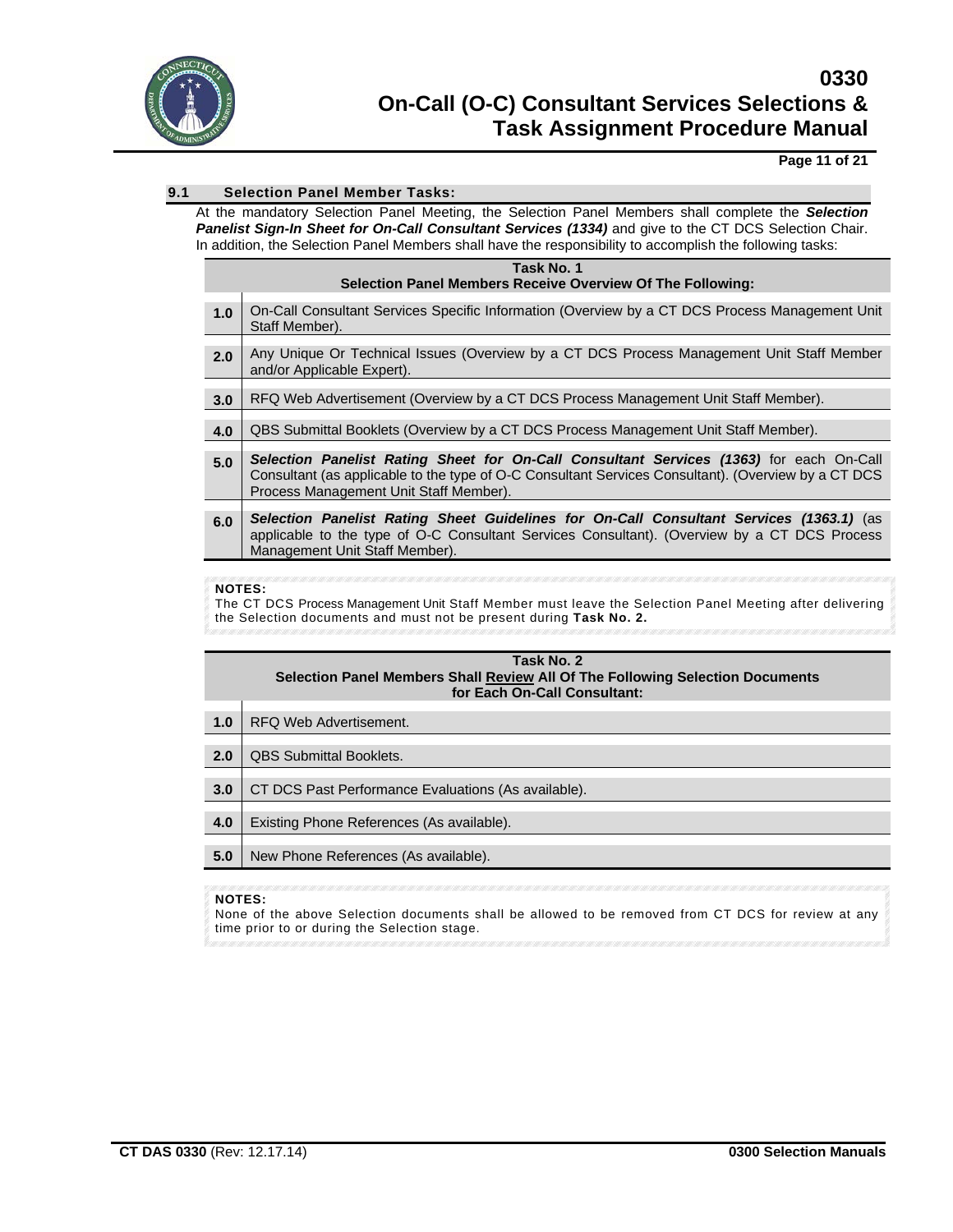

**Page 12 of 21**

## **9.1 Selection Panel Member Tasks (continued):**

| Task No. 3                                                            |
|-----------------------------------------------------------------------|
| Selection Panel Members Shall Evaluate & Rate All Selection Documents |
| for Each On-Call Consultant:                                          |

**1.0** Selection Panel Members shall utilize the *Selection Panelist Rating Sheet for On-Call Consultant Services (1363)* (as applicable to the type of O-C Consultant Services Consultant). and the *Selection Panelist Rating Sheet Guidelines for On-Call Consultant Services (1363.1)* (as applicable to the type of O-C Consultant Services Consultant) to evaluate and rate all Selection Documents for each On-Call Consultant. The Selection Panel Members shall use the following Selection Criteria Categories for evaluating and rating all documents:

| Selection Criteria Categories for evaluating and rating all documents. |
|------------------------------------------------------------------------|
| <b>Selection Criteria Categories</b>                                   |
| Problem Solving Capabilities for this On-Call Contract                 |
| Organizational / Team Structure for this On-Call Contract              |
| Past Performance Record                                                |
| Approach to the Work Required for this On-Call Contract                |
| Contract Oversight Capabilities for this On-Call Contract              |
| <b>Additional Criteria Considerations</b>                              |
| CT Code Expertise                                                      |
| <b>Micro Business</b>                                                  |

#### **NOTES:**

- Selection Panel Members must rate the submittal qualifications of each individual On-Call Consultant against the Selection Panel Criteria Categories and associated Rating Points (point values modified as applicable).
- Selection Panel Members must not rate individual submittal qualifications in comparison to each other.
- An authorized observer approved by the CT DAS Commissioner may monitor the Selection process. The authorized observer must complete the *Selection Observer Certification for On-Call Consultant Services (1361).*

#### **9.2 Conclusion Of Each Individual On-Call Consultant Selection Evaluation and Rating:**

After the Selection Panel Members have evaluated and rated the Selection Documents for an individual On-Call Consultant, the CT DCS Selection Panel Chair shall collect the *Selection Panelist Rating Sheet for On-Call Consultant Services (1363)* (as applicable to the type of O-C Consultant Services Consultant) from each Panel Member. The CT DCS Selection Panel Chair will scan the grades to determine whether any Panel Members' grades are within two (2) grades (example: A and C grades) of each other for a Selection Criteria Category or if there were any responses deemed "Unacceptable" for any of the Selection Criteria Categories. The purpose of this scan is to look for any significant inconsistency in the ratings by the various Panel Members*.* As a result of the scan, several outcomes may occur: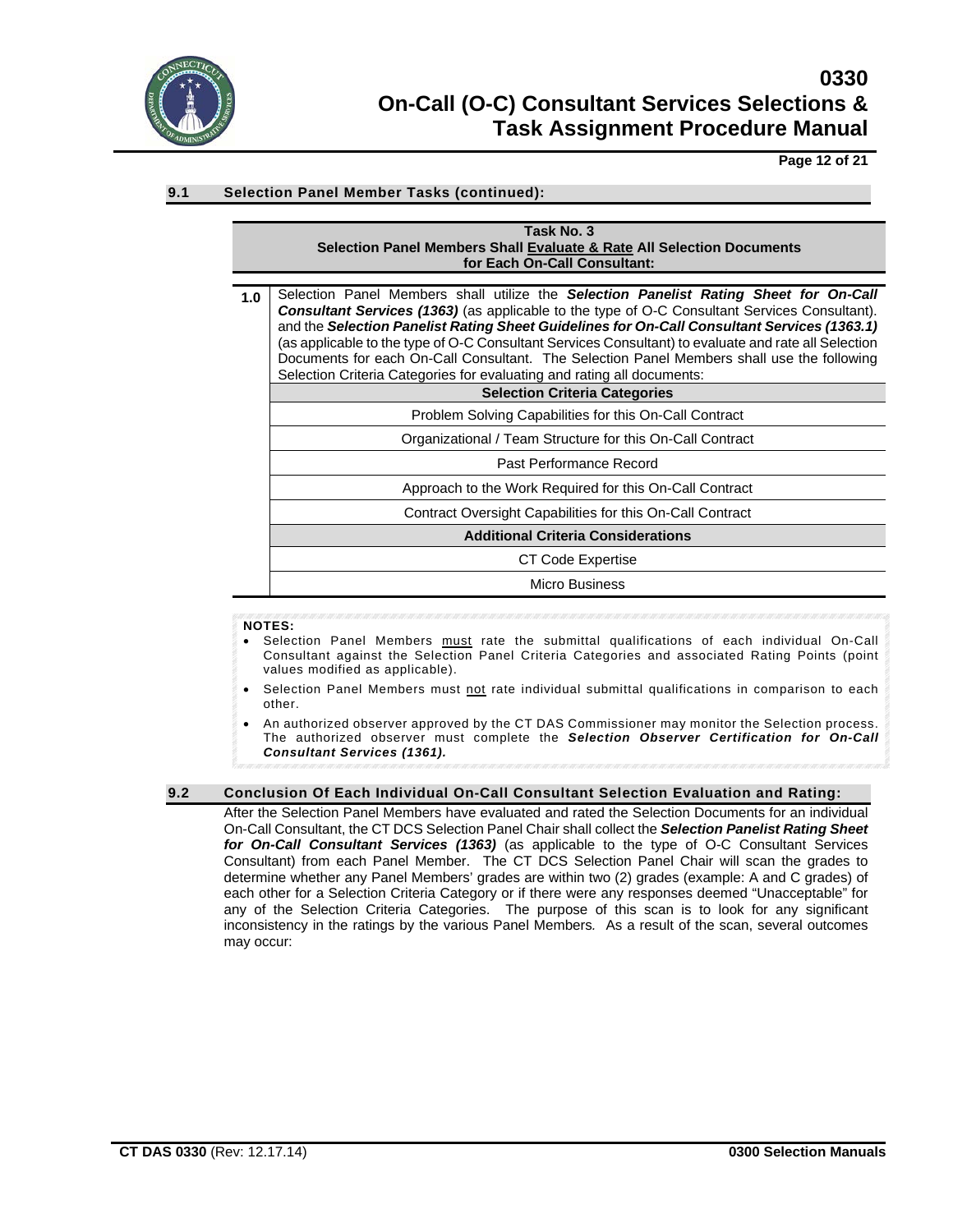

**Page 13 of 21**

## **9.2 Conclusion Of Each Individual On-Call Consultant Selection Evaluation and Rating** (Continued):

|     |                   | Selection Panel Chair - Potential Outcomes of Scanning the<br>Selection Panelist Rating Sheet for On-Call Consultant Services (1363)                                                                                                                                                                                                                                                                                                                                                                                                                                                                                                                                                                                                                                                                                                        |
|-----|-------------------|---------------------------------------------------------------------------------------------------------------------------------------------------------------------------------------------------------------------------------------------------------------------------------------------------------------------------------------------------------------------------------------------------------------------------------------------------------------------------------------------------------------------------------------------------------------------------------------------------------------------------------------------------------------------------------------------------------------------------------------------------------------------------------------------------------------------------------------------|
|     | Outcome 1:        | <b>No Rating Discrepancy:</b>                                                                                                                                                                                                                                                                                                                                                                                                                                                                                                                                                                                                                                                                                                                                                                                                               |
|     |                   | If Panel Members are within one grade of each other, and there are no ratings of "F", or<br>"Unacceptable," and there are no further questions concerning the Selection, then this<br>Selection evaluation is concluded and the next Selection Rating Score shall begin for the<br>next On-Call Consultant's Selection Documents.                                                                                                                                                                                                                                                                                                                                                                                                                                                                                                           |
|     | <b>Outcome 2:</b> | <b>Rating Discrepancy:</b>                                                                                                                                                                                                                                                                                                                                                                                                                                                                                                                                                                                                                                                                                                                                                                                                                  |
|     |                   | If the Selection Chair finds a discrepancy (if Selection Panelists are not within one grade of<br>each other), the Selection Chair will open a Selection Panel discussion. The purpose of<br>this discussion is to enable the full panel to discuss all aspects of the proposals and to share<br>information and justification for opinions. It is also to ensure there is a common<br>understanding of questions and responses. The Selection Panel Members may discuss any<br>part of a Firm's Presentation that was confusing or not understood. When all rating<br>discrepancies have been discussed and resolved, and there are no further questions<br>concerning the Selection, then this Selection evaluation is concluded and the next Selection<br>Rating Score shall begin for the next On-Call Consultant's Selection Documents |
|     |                   |                                                                                                                                                                                                                                                                                                                                                                                                                                                                                                                                                                                                                                                                                                                                                                                                                                             |
| Α.  |                   | <b>Discrepancy Resolutions:</b><br>It is possible a Panel Member may see justification for revising a grade based on the discussion. If so,<br>the grade can be revised on the Panel Member's Selection Panelist Rating Sheet for On-Call<br><b>Consultant Services (1363)</b> (as applicable to the type of O-C Consultant Services Consultant) and<br>initialed. The Selection Panel Member must document the reason for the change on their Selection<br>Panelist Rating Sheet for On-Call Consultant Services (1363) (as applicable to the type of O-C<br>Consultant Services Consultant).                                                                                                                                                                                                                                              |
|     |                   | or                                                                                                                                                                                                                                                                                                                                                                                                                                                                                                                                                                                                                                                                                                                                                                                                                                          |
| В.  |                   | A Selection Panel Member may still choose not to change his or her grade. Then their original grade<br>shall remain. (If a Selection Panel Member has had a prior experience with the Consultant and as a<br>result does not change his or her opinion regardless of the present information, this should be so noted<br>in his or her comments).                                                                                                                                                                                                                                                                                                                                                                                                                                                                                           |
|     |                   | and/or                                                                                                                                                                                                                                                                                                                                                                                                                                                                                                                                                                                                                                                                                                                                                                                                                                      |
| C.  |                   | Based on this discussion, other Selection Panel Members may also chose to revise their scores,<br>supplying a written justification for the change and initialing this grade change on their Selection<br>Panelist Rating Sheet for On-Call Consultant Services (1363) (as applicable to the type of O-C<br>Consultant Services Consultant).                                                                                                                                                                                                                                                                                                                                                                                                                                                                                                |
| 9.3 |                   | <b>Conclusion Of All On-Call Consultants Selection Evaluations and Ratings:</b>                                                                                                                                                                                                                                                                                                                                                                                                                                                                                                                                                                                                                                                                                                                                                             |
|     |                   | The CT DCS Selection Chair shall thank the Selection Panel for their participation and dismiss them. The<br>CT DCS Selection Chair shall ensure that all of the following documents are signed (as applicable),<br>collected, and delivered to the CT DCS Process Management Unit for scoring:                                                                                                                                                                                                                                                                                                                                                                                                                                                                                                                                              |
|     |                   | Selection Panelist Sign-In Sheet for On-Call Consultant Services (1334)<br>Selection Observer Certification for On-Call Consultant Services (1361) (as applicable);<br>Selection Panelist Rating Sheet for On-Call Consultant Services (1363) for each On-Call                                                                                                                                                                                                                                                                                                                                                                                                                                                                                                                                                                              |

- Consultant, and from each Selection Panel Member; and
- **All Other Selection Documents** (as applicable).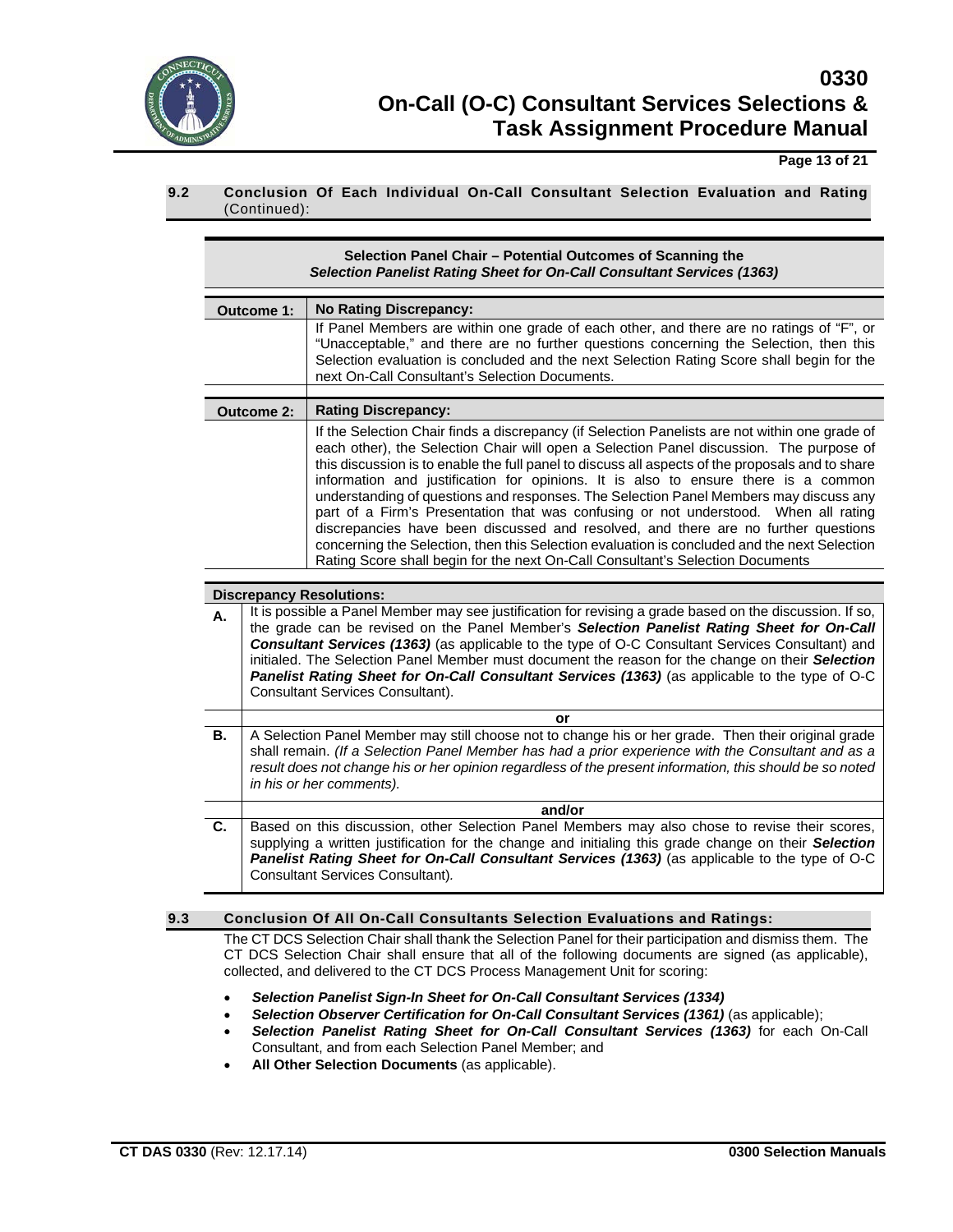

### **Page 14 of 21**

## **10.0 Computing Final Selection Rating Scores:**

The Consultant must submit a **Qualification Based Selection (QBS) Submittal Booklet** as described below. The QBS process is based on comparing and evaluating weighted criteria of qualifications and performance of Firms in relation to work of similar scope and complexity that is required for the specific On-Call (O-C) Consultant contract. The O-C Consultant Contract award is based first on a selection of the highest qualifications and second on the negotiation of a fair and reasonable fee. The following are the rating point weights for the Selection Criteria Categories:

| <b>Criteria</b><br><b>Number</b> | <b>Selection Criteria Categories</b>                                   | <b>Rating</b><br><b>Points</b> |
|----------------------------------|------------------------------------------------------------------------|--------------------------------|
|                                  | Problem Solving Capabilities for this O-C Contract                     | 30                             |
| 2                                | Organizational / Team Structure for this O-C Contract                  | 25                             |
|                                  | Past Performance Record                                                | 20                             |
| 4                                | Approach to the Work Required for this O-C Contract                    | 15                             |
| 5                                | Contract Oversight Capabilities for this O-C Contract                  | 10                             |
|                                  | Available Rating Points per each O-C Panel Member per O-C Consultant   | 100                            |
|                                  | Available Rating Points for-three (3) Panel Members per O-C Consultant | 300                            |
|                                  | <b>Additional Criteria Considerations</b>                              |                                |
|                                  | Available Rating Points for CT Code Expertise per O-C Consultant       | 10                             |
|                                  | Available Rating Points for Micro Business per O-C Consultant          | 10                             |
|                                  | <b>Total Available Points per O-C Consultant</b>                       | 320                            |

#### **10.1 CT Code Expertise, Micro Business, & MBE Certification:**

The Connecticut General Statutes (C.G.S.) requires **"additional criteria to be considered"** by Consultant Services Selection Panels in selecting the most qualified firms for the following types of Consultant Services as defined by **C.G.S.§4b-55(b): "Consultant" means** (1) any architect, professional engineer, landscape architect, land surveyor, accountant, interior designer, environmental professional or construction administrator, who is registered or licensed to practice such person's profession in accordance with the applicable provisions of the general statutes, or (2) any planner or financial specialist. The **"additional criteria to be considered"** for **On-Call Consultant Services** are as follows:

#### **10.1.1 CT Code Expertise (C.G.S.§4b-57 (b)):**

The On-Call Consultant should insert **one (1)** copy of the resume of the firm's staff member who is a licensed Connecticut Building Official, with *"knowledge of this state's building and fire codes"* and that has CT Code Expertise with "Work of Similar Size and Scope as Required for this Selection" behind the Division 6 Tab of their **QBS Submittal Booklet** (Not Applicable to On-Call Construction Administration Selections).

If a firm's staff member resume demonstrates that they have CT Code Expertise with *"Work of Similar Size and Scope as Required for this Contract"* then the firm shall receive an additional **ten (10)** "CT Code Expertise" points that shall be applied toward the firm's Final Selection Rating Score**.**

#### **10.1.2 Micro Business (C.G.S.§ 4b-57(c)):**

**C.G.S.§4a-59 (c)** defines a "Micro Business" as a "business with gross revenues not exceeding three million dollars in the most recently completed fiscal year". The On-Call Consultant should insert **one (1)** copy of information sufficient to establish the firm as a "Micro Business" behind the Division 6 Tab of their **QBS Submittal Booklet.**

If a firm supplies sufficient documentation establishing that they are a "Micro Business" then the firm shall receive an additional **ten (10)** "Micro Business" points that shall be applied toward the firm's Final Selection Rating Score.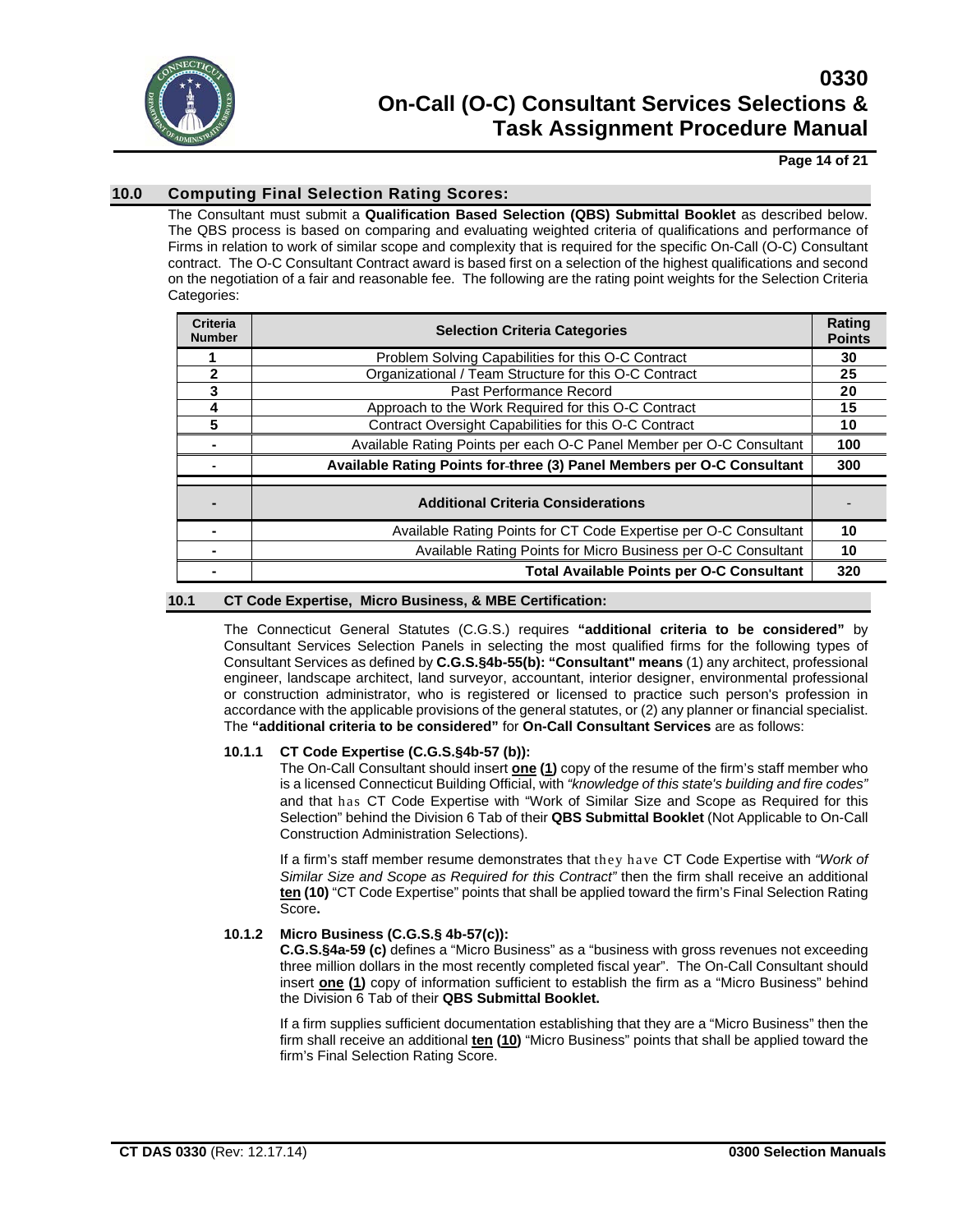

### **Page 15 of 21**

## **10.1.3 Minority Business Enterprise (MBE) Certifications:**

CT DCS intends to select at least **one (1)** Minority Business Enterprise (MBE) Consultant out of the total number of O-C Consultants designated for a specific O-C Consultant Contract. CT DCS will follow the selection procedures referenced above to evaluate the QBS Submittals. If no MBE firms are within the initial list of firms recommended for selection, CT DCS will select the highest scoring MBE firm as long as such firm is qualified to perform the required services and can meet all required contract terms and conditions.

To participate, a small or minority-owned business must register with the CT DAS whose responsibility is ensuring the business meets the qualification set by law. **For more information on SBE & MBE Certification see Department of Administrative Services Website: <http://das.ct.gov/cr1.aspx?page=222>**

- **10.1.3.1 Small Business Enterprise (SBE) Certification:** If applicable, the On-Call Consultant should insert **one (1)** copy of their Small Business Enterprise (SBE) Certification behind the Division 6 Tab of their **QBS Submittal Booklet.**
- **10.1.3.2 Minority Business Enterprise (MBE) Certification:** If applicable, the On-Call Consultant should insert **one (1)** copy of their Minority Business Enterprise (MBE) Certification behind the Division 6 Tab of their **QBS Submittal Booklet.**

#### **10.2 Tasks for Computing Final Selection Rating Scores:**

The CT DCS Process Management Unit shall perform the following Tasks to compute the O-C **Final Selection Rating Scores:**

| Task | <b>Tasks to Compute Final Selection Rating Scores:</b>                                                                                                                                                                                                                                                                                                                                                 |  |  |
|------|--------------------------------------------------------------------------------------------------------------------------------------------------------------------------------------------------------------------------------------------------------------------------------------------------------------------------------------------------------------------------------------------------------|--|--|
|      |                                                                                                                                                                                                                                                                                                                                                                                                        |  |  |
| 1.0  | <b>CT DCS Process Management Unit Receives Selection Documents</b>                                                                                                                                                                                                                                                                                                                                     |  |  |
|      | The CT DCS Process Management Unit shall receive the following from the CT DCS Selection<br>Chair:<br>Selection Panelist Sign-In Sheet for On-Call Consultant Services (1334)<br>$\bullet$                                                                                                                                                                                                             |  |  |
|      | Selection Observer Certification for On-Call Consultant Services (1361) (as<br>applicable);                                                                                                                                                                                                                                                                                                            |  |  |
|      | Selection Panelist Rating Sheet for On-Call Consultant Services (1363) for each On-<br>$\bullet$<br>Call Consultant, and from each Selection Panel Member; and<br>All Other Selection Documents (as applicable).<br>$\bullet$                                                                                                                                                                          |  |  |
| 2.0  | CT DCS Process Management Unit Computes the Final Selection Rating Scores                                                                                                                                                                                                                                                                                                                              |  |  |
|      | The CT DCS Process Management Unit "Transcriber" shall enter each Grade (A or B or C or D)<br>for each Selection Criteria Category, for each Consultant, from each panel member's<br>Selection Panelist Rating Sheet for On-Call Consultant Services (1363) (as applicable to<br>the type of O-C Consultant Services Consultant), into the Selection Rating Calculation<br>Spreadsheet (1266).         |  |  |
|      | The Selection Rating Calculation Spreadsheet (1266) computes the Final Selection Rating<br>Scores for each Consultant by totaling each Consultant's Total Selection Grade Points, CT<br>Code Expertise Points (as applicable), and Micro Business Points (as applicable).                                                                                                                              |  |  |
| 3.0  | <b>CT DCS Process Management Unit Provides Computation Verification</b>                                                                                                                                                                                                                                                                                                                                |  |  |
|      | The CT DCS Process Management Unit "Reviewer", who was not involved in the original<br>selection computation, shall independently review and check the original selection computation<br>for accuracy. The completed Selection Rating Calculation Spreadsheet (1266) shall be<br>signed by both the CT DCS Process Management Unit "Transcriber" and the CT DCS Process<br>Management Unit "Reviewer". |  |  |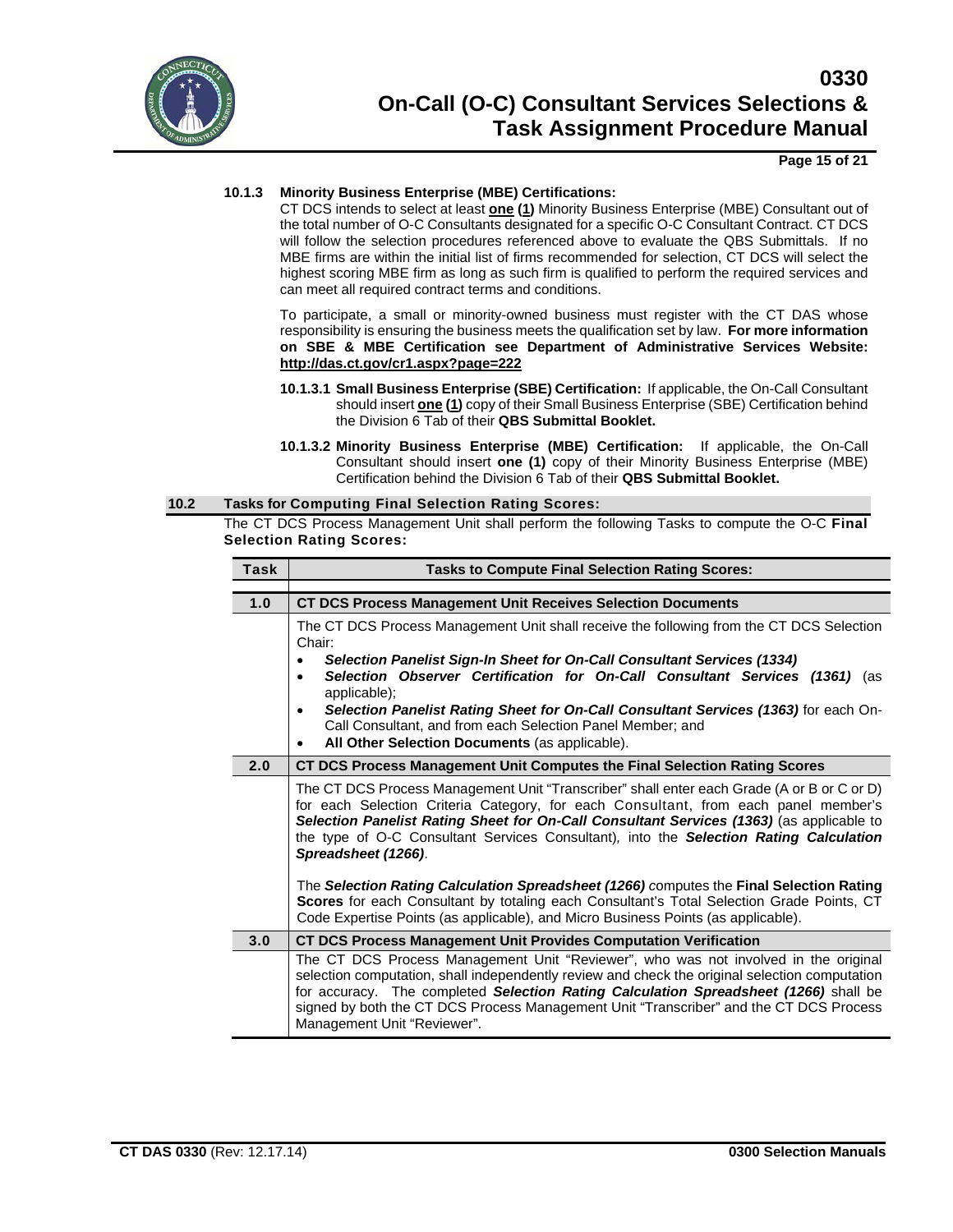

#### **Page 16 of 21**

| Task | <b>Tasks to Compute Final Selection Rating Scores:</b><br>(Continued)   |
|------|-------------------------------------------------------------------------|
|      |                                                                         |
| 4.0  | <b>CT DCS Process Management Unit Prepares Selection Recommendation</b> |
|      |                                                                         |

Dependent upon the O-C Consultant Services Contract needs, the requisite number of O-C Consultants with the highest final scores will be recommended in rank order to the CT DAS Commissioner for Conditional Selection.

#### **11.0 Preparation of Selection Recommendation:**

Per Section 4b-57 "The Selection Panel shall submit a list of the most qualified Consultants to the CT DAS Commissioner for his consideration unless fewer than three responses for a particular project have been received, in which case, the panel shall submit the names of all Consultants who have submitted responses."

The CT DCS Process Management Unit shall submit a *Selection Recommendation and Approval (1267)* to the CT DAS Commissioner who shall make the final Selection from the list of most qualified On-Call Consultants submitted by CT DCS Process Management Unit. If the CT DAS Commissioner does not select the highest rated On-Call Consultant listed by the Selection Panel, he or she shall prepare a written explanation of such decision.

All Selection documents shall be available for public inspection after execution of the negotiated contracts with the selected On-Call Consultants.

#### **11.1 Conditional Selection:**

After the CT DAS Commissioner has made the Selection, the CT DCS Process Management Unit shall send a *Conditional Selection Notification Letter (1268)* to the successful On-Call Consultants.

#### **11.2 Selection Results Notification:**

The CT DCS Process Management Unit shall send a *Selection Regret Letter (1270)* to all other On-Call Consultants who were not selected, and will send the *Selection Results (1271)* to the Selection Panel Members, advising them of the results.

#### **12.0 Selection Documents Filing Protocol:**

Securely bound copies of the QBS Submittal Booklets reviewed by the CT DCS Selection Panel shall be returned to CT DCS Process Management Unit. All Selection Documents and the *Selection Records Checklist (1298)* will be filed with the CT DCS Process Management Unit and CT DCS Project Manager (as applicable).

Completed *Consultant Evaluation Forms* and *Phone References* will be filed with the CT DCS Process Management Unit in the Consultant's Evaluation Folder.

All rating information shall be treated as confidential and is not releasable until final contract signing and approval by the Office of the Attorney General. Upon execution of the contract, other Consultants may request a copy of the *Selection Panelist Rating Sheet for On-Call Consultant Services (1363)* from the CT DCS Process Management Unit.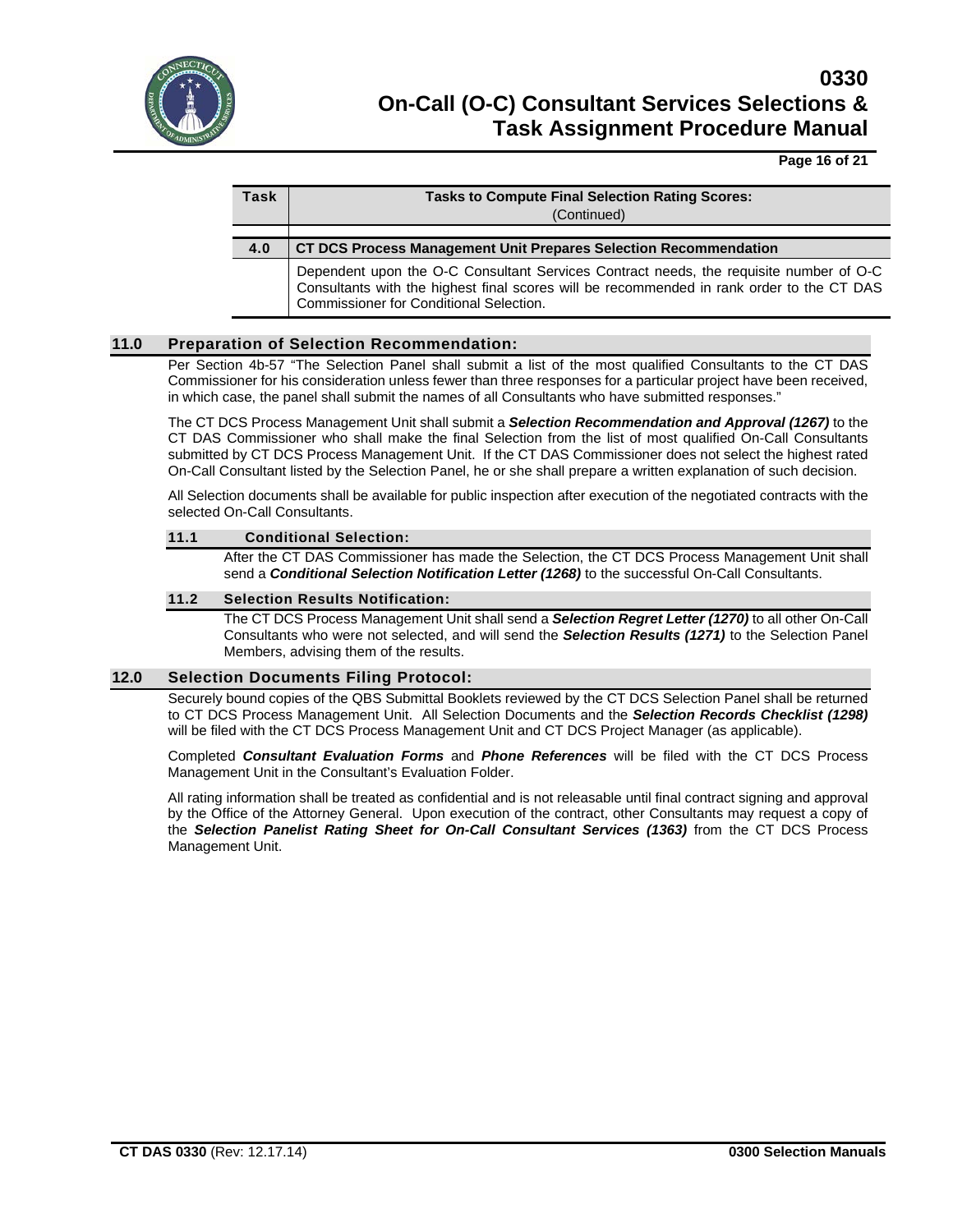

**Page 17 of 21**

## **13.0 On-Call Consultant Services Contract Awards:**

### **13.1 Supplemental Contract Requirements:**

The final selection of a firm is conditional upon the firm submitting various professional credentials, business credentials, and insurance requirements to CT DCS for review and approval. Therefore, within twenty-one (21) calendar days of receipt of a *Conditional Selection Notification Letter (1268),* a conditionally selected firm must submit all required professional credentials, business credentials, and insurance requirements to enter into contract negotiations and contract execution.Information about the requirements for professional credentials, business credentials and insurance requirements are found in *Credentials and Insurance Requirements (1150)*, located on the CT DCS Website under "DCS Library". If there are questions contact the CT DCS Legal Unit 860 713-5680.

*Note: Failure of a conditionally selected firm to submit all of the required professional documents credentials, business credentials, and insurance requirements to CT DCS for review and approval within the* twenty-one (21) *day calendar deadline may result in the firm's submittal being deemed deficient and CT DCS shall then proceed to the next highest rated firm.*

#### **13.2 On-Call Contract Award:**

Each O-C Consultant Services Contract shall be awarded for a specific type of architectural, engineering, and consultant service with a maximum total fee limit and total contract time duration. All On-Call contracts must be approved by the CT DAS Commissioner and the Office of the Attorney General.

#### **13.3 Debriefing of Firms Not Selected**

All On-Call Consultants wishing to obtain feedback on their QBS Submittal Booklet or their Non-Selection may do so by contacting the CT DCS Process Management Unit. The CT DCS Selection Administrator or another designee is exclusively responsible for conducting a debriefing with Consultants who were not chosen.

#### **14.0 On-Call Consultant Services Contract Task Assignment:**

Selected On-Call Consultants are listed in rank order of their Final Selection Rating Scores and placed on the CT DCS On-Call Consultant Services Contract List.

#### **14.1 Request Selection of On-Call Consultant:**

When an O-C Consultant Services Contract Task is requested for a specific type of CT DCS On-Call Consultant Service, then a consultant is selected in consecutive order from the CT DCS On-Call Consultant Contract List and assigned a Task.

### **14.2 Scope Meeting, Fee Negotiation, and Task Letter:**

| Task | <b>O-C Contract Task Assignment Procedures</b>                                                                                                                                                                                                                                                                                                                                           |
|------|------------------------------------------------------------------------------------------------------------------------------------------------------------------------------------------------------------------------------------------------------------------------------------------------------------------------------------------------------------------------------------------|
| 1.0  | <b>O-C Contract Task Assignment:</b>                                                                                                                                                                                                                                                                                                                                                     |
|      | The CT DCS Project Management Staff member assigned to manage the project shall<br>submit an On-Call Selection Request (1135) to the CT DCS Chief Architect (or Chief<br>Engineer in his absence). The CT DCS Chief Architect (or Chief Engineer in his absence)<br>shall determine the applicable type of On-Call Consultant Services Contract appropriate for<br>the specific project. |
|      | The CT DCS Chief Architect (or Chief Engineer in his absence) shall sequentially assign the<br>O-C Contract Task to an O-C Consultant from the appropriate On-Call Consultant Contract<br>List.                                                                                                                                                                                          |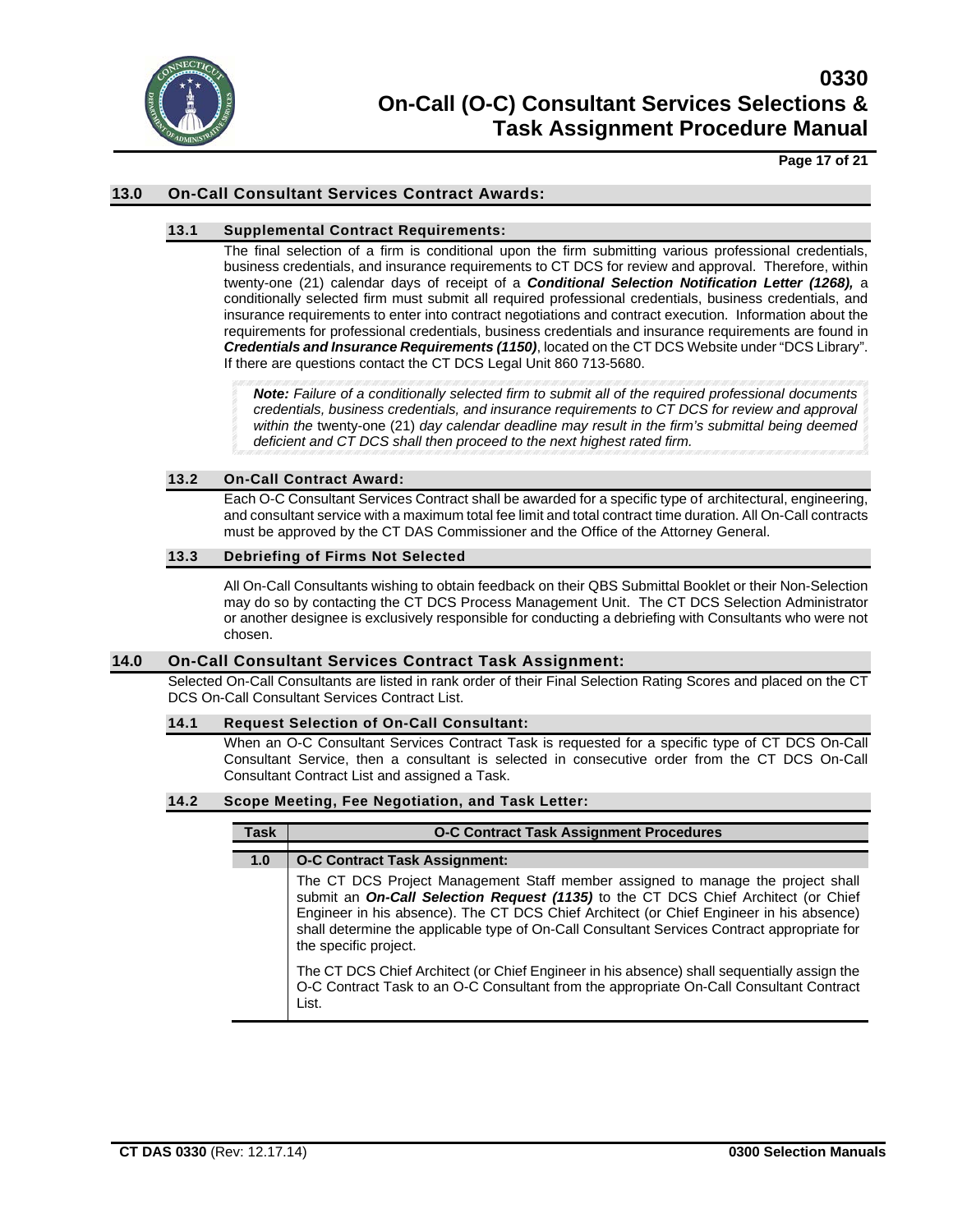

## **Page 18 of 21**

| <b>Task</b> | <b>O-C Contract Task Assignment Procedures</b>                                                                                                                                                                                                                                                                                                                                                                                                                                                                                       |
|-------------|--------------------------------------------------------------------------------------------------------------------------------------------------------------------------------------------------------------------------------------------------------------------------------------------------------------------------------------------------------------------------------------------------------------------------------------------------------------------------------------------------------------------------------------|
| 2.0         |                                                                                                                                                                                                                                                                                                                                                                                                                                                                                                                                      |
|             | <b>Selection Approval:</b>                                                                                                                                                                                                                                                                                                                                                                                                                                                                                                           |
|             | The CT DCS Chief Architect (or Chief Engineer in his absence) shall assign an On-Call Task<br>Number to the Task and submit the On-Call Selection Request (1135) to the CT DAS<br>Commissioner for the review and approval of the O-C Contract Task Assignment.                                                                                                                                                                                                                                                                      |
| 3.0         | <b>Consultant Notification:</b>                                                                                                                                                                                                                                                                                                                                                                                                                                                                                                      |
|             | Upon the review and approval of the <b>On-Call Selection Request (1135)</b> by the CT DAS<br>Commissioner, the sequentially selected O-C Consultant shall be notified of the Contract<br>Task assignment by both phone and a letter.                                                                                                                                                                                                                                                                                                 |
| 4.0         | O-C Contract Task Scope Meeting:                                                                                                                                                                                                                                                                                                                                                                                                                                                                                                     |
|             | A scope meeting shall be conducted by the CT DCS PM with the selected firm to discuss<br>the O-C Contract Task scope, budget, and details for required services of consultant firm.                                                                                                                                                                                                                                                                                                                                                  |
| 5.0         | O-C Contract Task Notice To Proceed:                                                                                                                                                                                                                                                                                                                                                                                                                                                                                                 |
|             | The On-Call Consultant shall then submit a detailed fee proposal. Once the scope and fee<br>has been negotiated, the CT DCS Project Management Staff member assigned to manage<br>the project shall write an O-C Contract Task Letter and submit it to the CT DCS Legal Unit<br>for processing. Prior to the start of the work the On-Call Consultant must receive a signed,<br>Commissioned O-C Contract Task Letter and written notice to proceed by the CT DCS<br>Project Management Staff member assigned to manage the project. |

## *Note:*

*The sum of the fees for all individual Tasks performed for each On-Call Consultant Service Contract shall not exceed the designated Maximum Fee of the O-C Consultant Service Contract.*

*End*

*0330 -* **On–Call (O-C) Consultant Services Selections & Task Assignment Procedure Manual**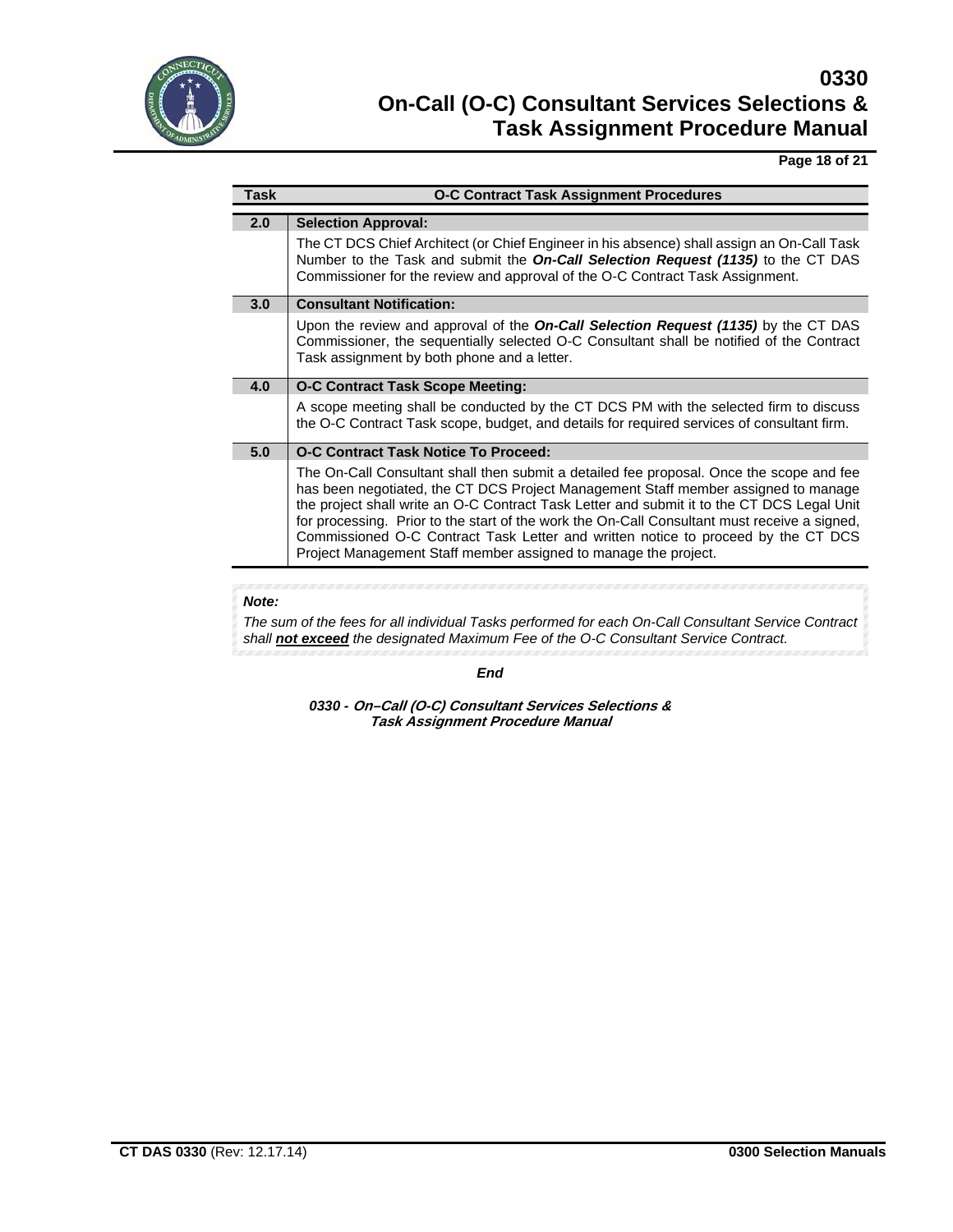

**Page 19 of 21**

## **Appendix A - Descriptions of On-Call Consultants Contracts**

## **1. Claims Analysis Consultant (ANLY):**

The On-Call Claims Analysis Consultant examines and assesses claims for compensation or damages asserted by, or against, the State arising from a CT DCS construction project. The Consultant should have experience with claims submitted by either a design professional or contractor on institutional projects and knowledge of various types of construction scheduling and field/home office costs.

## **2. Architect Consultant (including Interior Design) (ARC):**

The On-Call Architect Consultant provides a broad range of services including studies of state buildings, designs for new construction and renovations, interior design, and oversight during construction. The Consultant should bring extensive experience of working on different institutional building types and knowledge of client needs. The Consultant understands material requirements that should be used to address those needs. On projects involving interior renovation of a space or reutilization of rooms/floors and found space, the Consultant provides layouts to demonstrate to Client Agencies the potential of these spaces. Many of the areas are within institutional space that has special requirements and access. The Consultant should have experience with institutional space and the specific requirements, including access associated with such space. The Consultant should also have knowledge of types of furniture systems to provide a quick analysis for budgets.

## **2.1 MBE Architect Consultant for Minor Capital Projects (MBE-ARC):**

Similar to the On-Call Architect Consultant, the On-Call "Minority Business Enterprise (MBE)" Architect Consultant shall provide services for a wide array of projects from commercial-type space modifications in existing state buildings to the design of new structures to be located on state property. This new On-Call contract, for projects having a total construction budget of **two million** dollars **(\$2,000,000)** or **less**, will be completely set aside for participation by MBE Architect Consultants that are certified by the State Department of Administrative Services ("DAS"). The maximum On-Call Consultant's Fees for all Tasks performed under this On-Call Contract shall not exceed fees of **three hundred thousand** dollars **(\$300,000)**.

## **3. Claims Auditor Consultant (AUD):**

The On-Call Auditor Consultant examines and verifies the financial records involved in construction projects. The Consultant's knowledge and experience with construction enables them to determine the actual project costs related to particular claims including cost mark-ups allowed under contract for any change directive.

## **4. Construction Administration Consultant (CA):**

The On-Call Construction Administration Consultant provides extensive construction oversight on behalf of CT DCS staff, including compliance with contract documents and schedule. The Consultant's primary business is construction administration (and not design or performing construction work), and they bring experience with institutional building projects.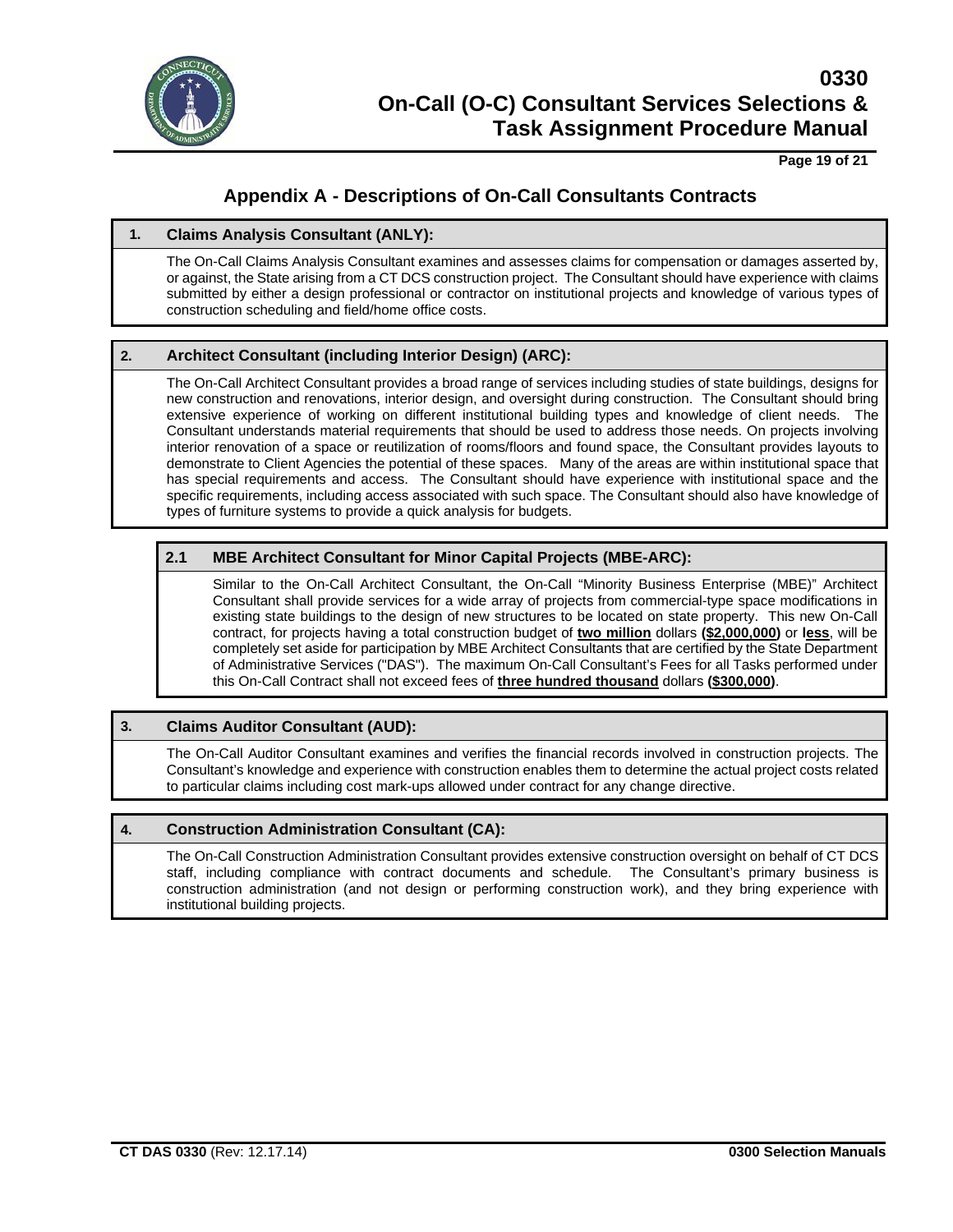

**Page 20 of 21**

## **Descriptions of On-Call Consultants Contracts**

(continued)

## **5. Civil Engineering Consultant (CIV):**

The On-Call Civil Engineering Consultant shall provide services for a wide array of projects from commercial-type space modifications in existing state buildings to the design of new structures to be located on state property. This new On-Call contract, for projects having a total budget of two million dollars or less, will be completely set aside for participation by MBE Civil Engineering Consultants that are certified by the State Department of Administrative Services ("DAS").

## **5a. MBE Civil Engineer Consultant for Minor Capital Projects (MBE-CIV):**

Similar to the On-Call Civil Engineer Consultant, the On-Call "Minority Business Enterprise (MBE)" Civil Engineer Consultant provides a broad range of services related to site issues on State property. The Consultant should have experience with a variety of different site matters, particularly where the site area is limited, and should be knowledgeable about devising solutions. This new On-Call contract, for projects having a total construction budget of **two million** dollars **(\$2,000,000)** or **less**, will be completely set aside for participation by MBE Civil Engineer Consultants that are certified by the State Department of Administrative Services ("DAS"). The maximum On-Call Consultant's Fees for all Tasks performed under this On-Call Contract shall not exceed fees of **three hundred thousand** dollars **(\$300,000)**.

## **6. Energy Consultant (ENGY):**

The On-Call Energy Consultant provides studies and, at times, design criteria, for CT DCS projects in order for the projects to comply with the State's High Performance Building Standards. The Consultant should have working knowledge of all aspects of the statutory and regulatory requirements related to High Performance Building Standards, and the ability to apply them regardless of the size of the project.

## **7. Environmental Engineering Consultant (ENV):**

The On-Call Environmental Engineering Consultant advises on various environmentally-related matters that arise on CT DCS or other agency projects. Knowledge of a variety of environmental issues, and DEEP/EPA requirements for addressing such issues, is important for this On-Call Consultant.

## **8. Environmental Policy Act Consultant (EPA):**

The On-Call Environmental Policy Act Consultant contract is similar to both the Environmental Engineering Consultant and Energy Consultant contracts, in terms of the services provided to the State. The Consultant is principally utilized to identify Connecticut Environmental Policy Act (CEPA) and National Environmental Policy Act (NEPA) issues for a given project as well as the requirements to address them. The Consultant, consequently, should have extensive experience and knowledge of various CEPA and NEPA requirements and their applicability to a particular project.

## **9. Hazardous Materials Consultant (HAZ):**

The On-Call Hazardous Materials Consultant provides such services as the preparation of reports, plans, specifications and cost estimates for various State-owned buildings. Work may include program administration, inspections, assessments, analytical laboratory sample analysis, report preparation, preparation of contract documents, consultations during construction, and monitoring of contractors. Certain services to be provided under this contract may require the auxiliary use of specialized firms and individuals certified by the CT Department of Public Health.